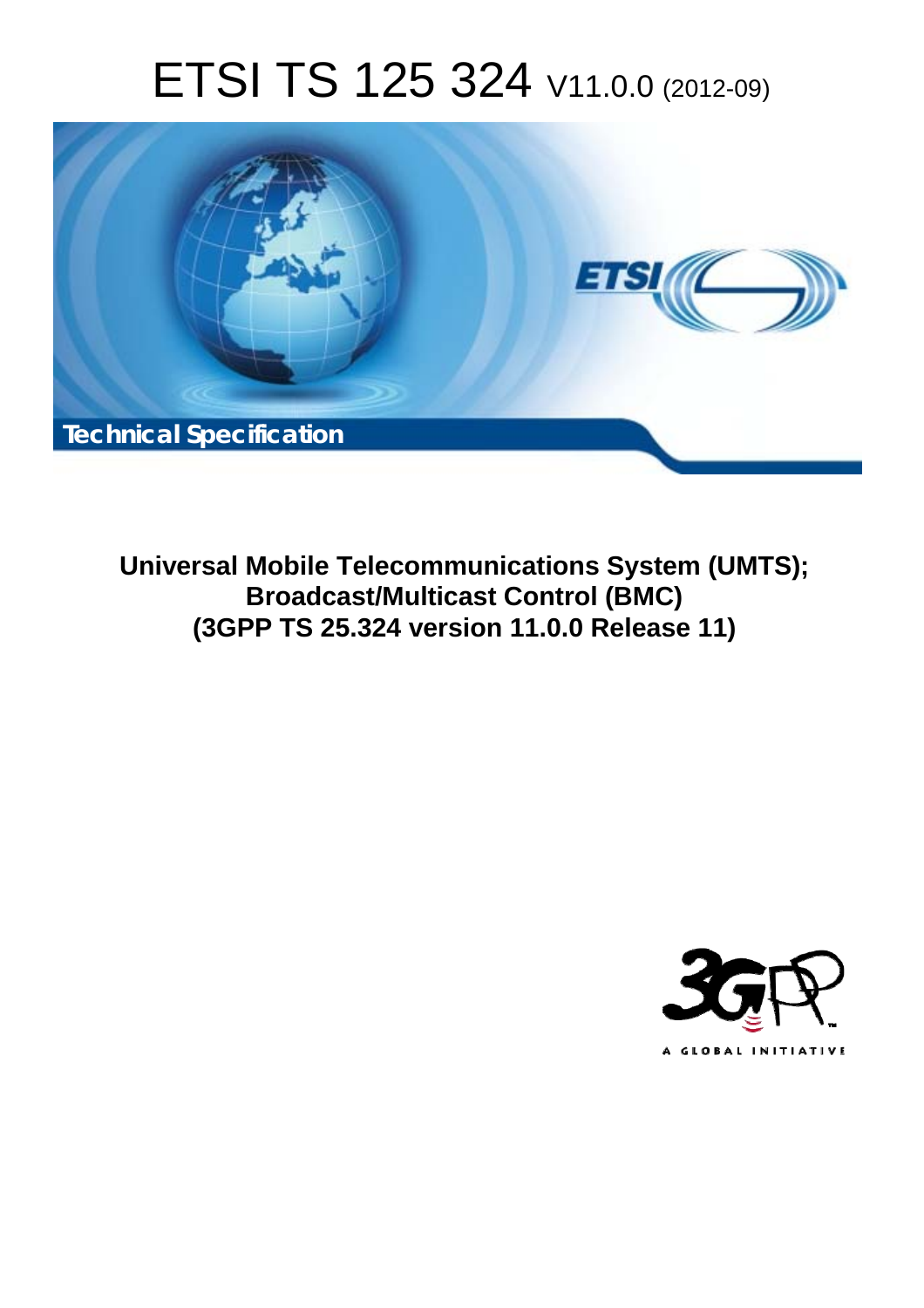Reference RTS/TSGR-0225324vb00

> Keywords UMTS

#### *ETSI*

#### 650 Route des Lucioles F-06921 Sophia Antipolis Cedex - FRANCE

Tel.: +33 4 92 94 42 00 Fax: +33 4 93 65 47 16

Siret N° 348 623 562 00017 - NAF 742 C Association à but non lucratif enregistrée à la Sous-Préfecture de Grasse (06) N° 7803/88

#### *Important notice*

Individual copies of the present document can be downloaded from: [http://www.etsi.org](http://www.etsi.org/)

The present document may be made available in more than one electronic version or in print. In any case of existing or perceived difference in contents between such versions, the reference version is the Portable Document Format (PDF). In case of dispute, the reference shall be the printing on ETSI printers of the PDF version kept on a specific network drive within ETSI Secretariat.

Users of the present document should be aware that the document may be subject to revision or change of status. Information on the current status of this and other ETSI documents is available at <http://portal.etsi.org/tb/status/status.asp>

If you find errors in the present document, please send your comment to one of the following services: [http://portal.etsi.org/chaircor/ETSI\\_support.asp](http://portal.etsi.org/chaircor/ETSI_support.asp)

#### *Copyright Notification*

No part may be reproduced except as authorized by written permission. The copyright and the foregoing restriction extend to reproduction in all media.

> © European Telecommunications Standards Institute 2012. All rights reserved.

DECT<sup>™</sup>, PLUGTESTS<sup>™</sup>, UMTS<sup>™</sup> and the ETSI logo are Trade Marks of ETSI registered for the benefit of its Members. **3GPP**TM and **LTE**™ are Trade Marks of ETSI registered for the benefit of its Members and of the 3GPP Organizational Partners.

**GSM**® and the GSM logo are Trade Marks registered and owned by the GSM Association.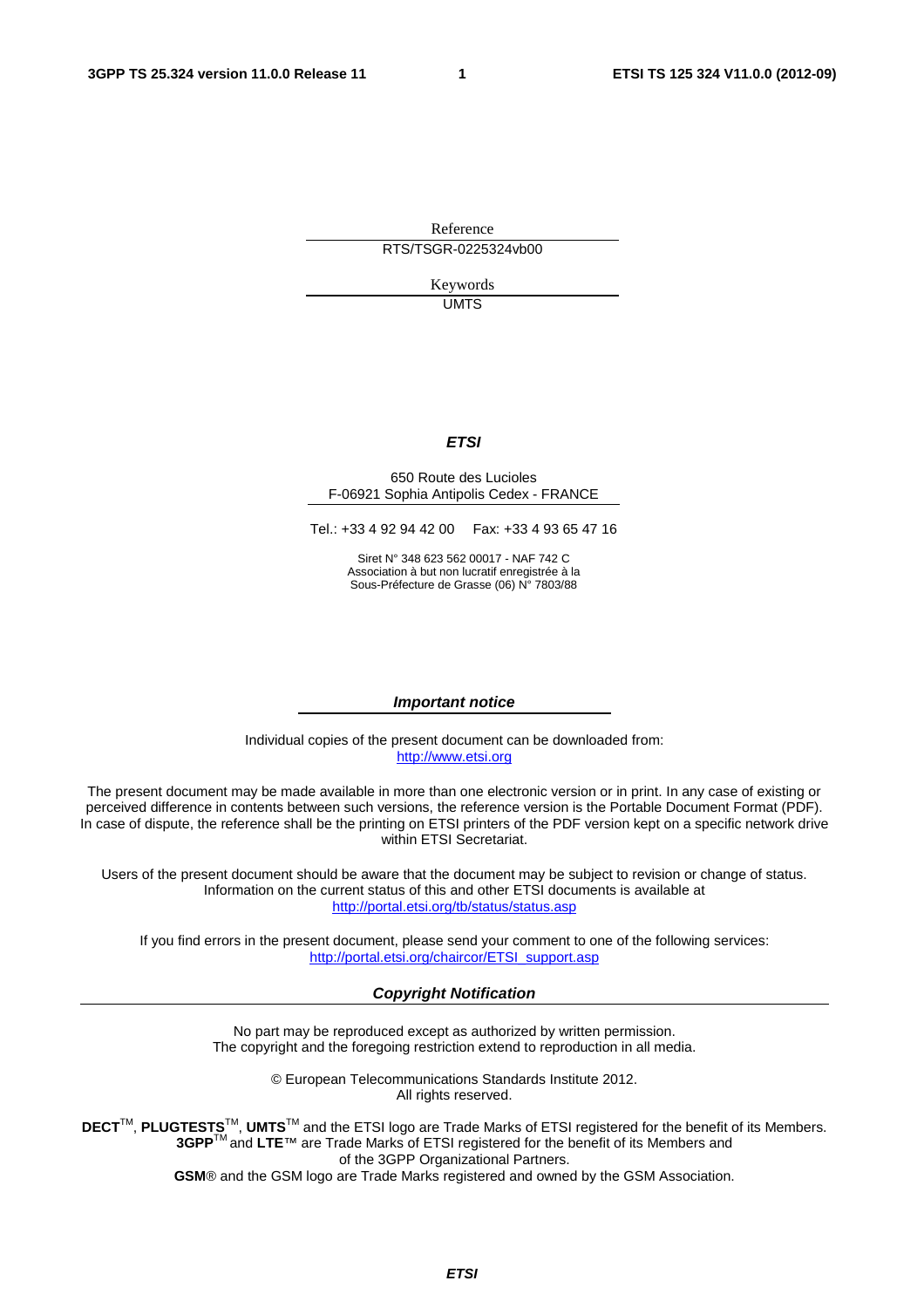# Intellectual Property Rights

IPRs essential or potentially essential to the present document may have been declared to ETSI. The information pertaining to these essential IPRs, if any, is publicly available for **ETSI members and non-members**, and can be found in ETSI SR 000 314: *"Intellectual Property Rights (IPRs); Essential, or potentially Essential, IPRs notified to ETSI in respect of ETSI standards"*, which is available from the ETSI Secretariat. Latest updates are available on the ETSI Web server ([http://ipr.etsi.org\)](http://webapp.etsi.org/IPR/home.asp).

Pursuant to the ETSI IPR Policy, no investigation, including IPR searches, has been carried out by ETSI. No guarantee can be given as to the existence of other IPRs not referenced in ETSI SR 000 314 (or the updates on the ETSI Web server) which are, or may be, or may become, essential to the present document.

### Foreword

This Technical Specification (TS) has been produced by ETSI 3rd Generation Partnership Project (3GPP).

The present document may refer to technical specifications or reports using their 3GPP identities, UMTS identities or GSM identities. These should be interpreted as being references to the corresponding ETSI deliverables.

The cross reference between GSM, UMTS, 3GPP and ETSI identities can be found under [http://webapp.etsi.org/key/queryform.asp.](http://webapp.etsi.org/key/queryform.asp)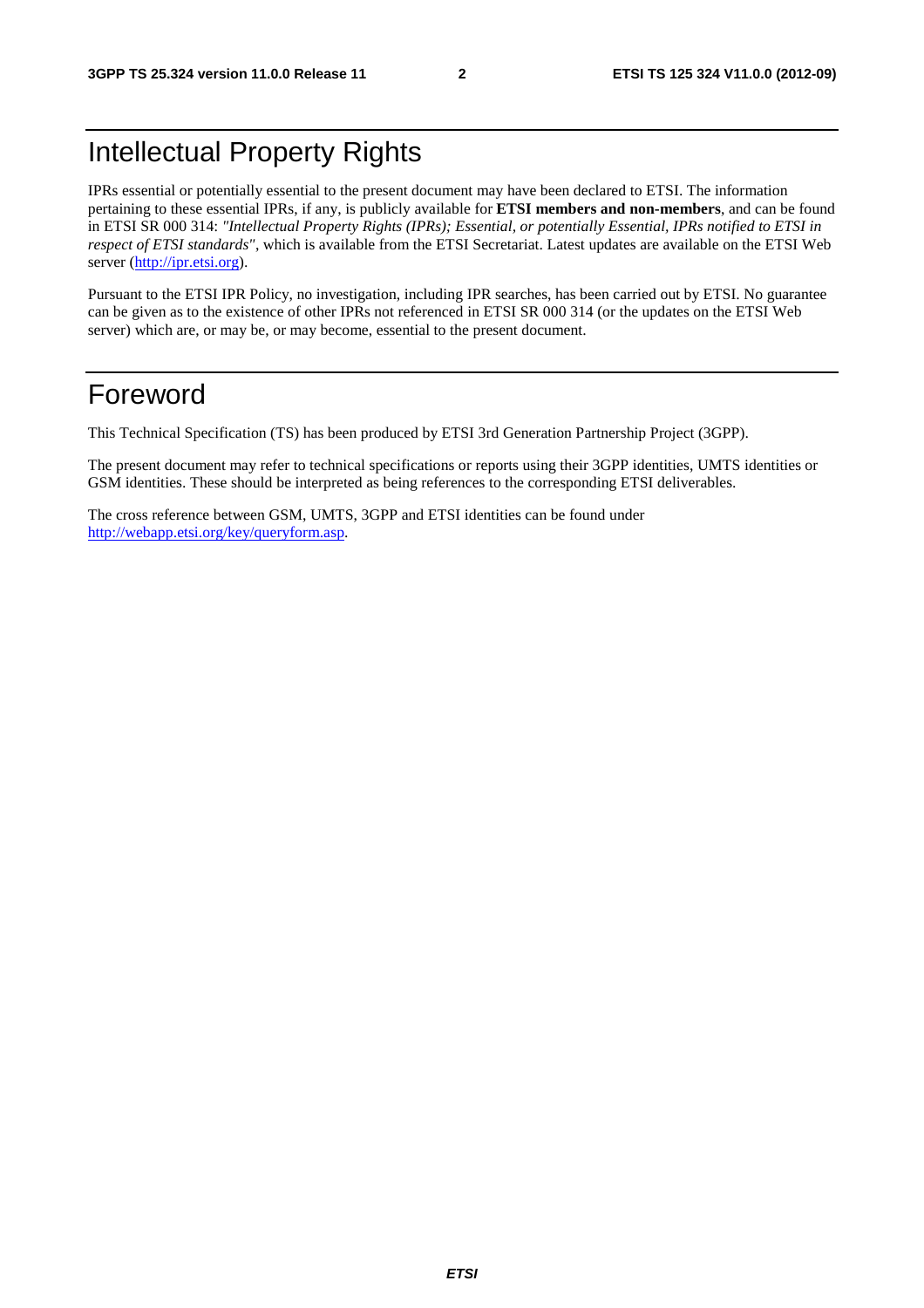$\mathbf{3}$ 

# Contents

| 1                      |  |
|------------------------|--|
| 2                      |  |
| 3                      |  |
| 3.1<br>3.2             |  |
| 4                      |  |
| 4.1                    |  |
| 5                      |  |
| 6                      |  |
| 7                      |  |
| 8                      |  |
| 8.1                    |  |
| 8.1.1                  |  |
| 8.1.1.1                |  |
| 8.1.1.2                |  |
| 8.1.1.3                |  |
| 8.1.2                  |  |
| 8.1.2.1                |  |
| 8.1.2.2                |  |
| 8.1.2.3                |  |
| 8.1.2.4                |  |
| 8.2                    |  |
| 8.2.1                  |  |
| 8.2.1.1                |  |
| 8.2.1.1.1              |  |
| 8.2.1.1.2              |  |
| 8.2.1.1.3              |  |
| 8.2.1.1.4              |  |
| 8.2.1.1.5              |  |
| 8.2.1.1.6              |  |
| 8.2.1.1.7              |  |
| 8.2.1.1.8<br>8.2.1.1.9 |  |
| 8.2.1.2                |  |
| 8.2.1.2.1              |  |
| 8.2.1.2.2              |  |
| 8.2.1.2.3              |  |
| 8.2.2                  |  |
| 8.2.2.1                |  |
| 8.2.2.2                |  |
| 8.2.2.3                |  |
| 8.2.2.4                |  |
| 8.2.2.5                |  |
| 8.2.2.6                |  |
| 8.2.2.7                |  |
| 8.2.2.8                |  |
| 8.2.2.9                |  |
| 8.2.2.10               |  |
|                        |  |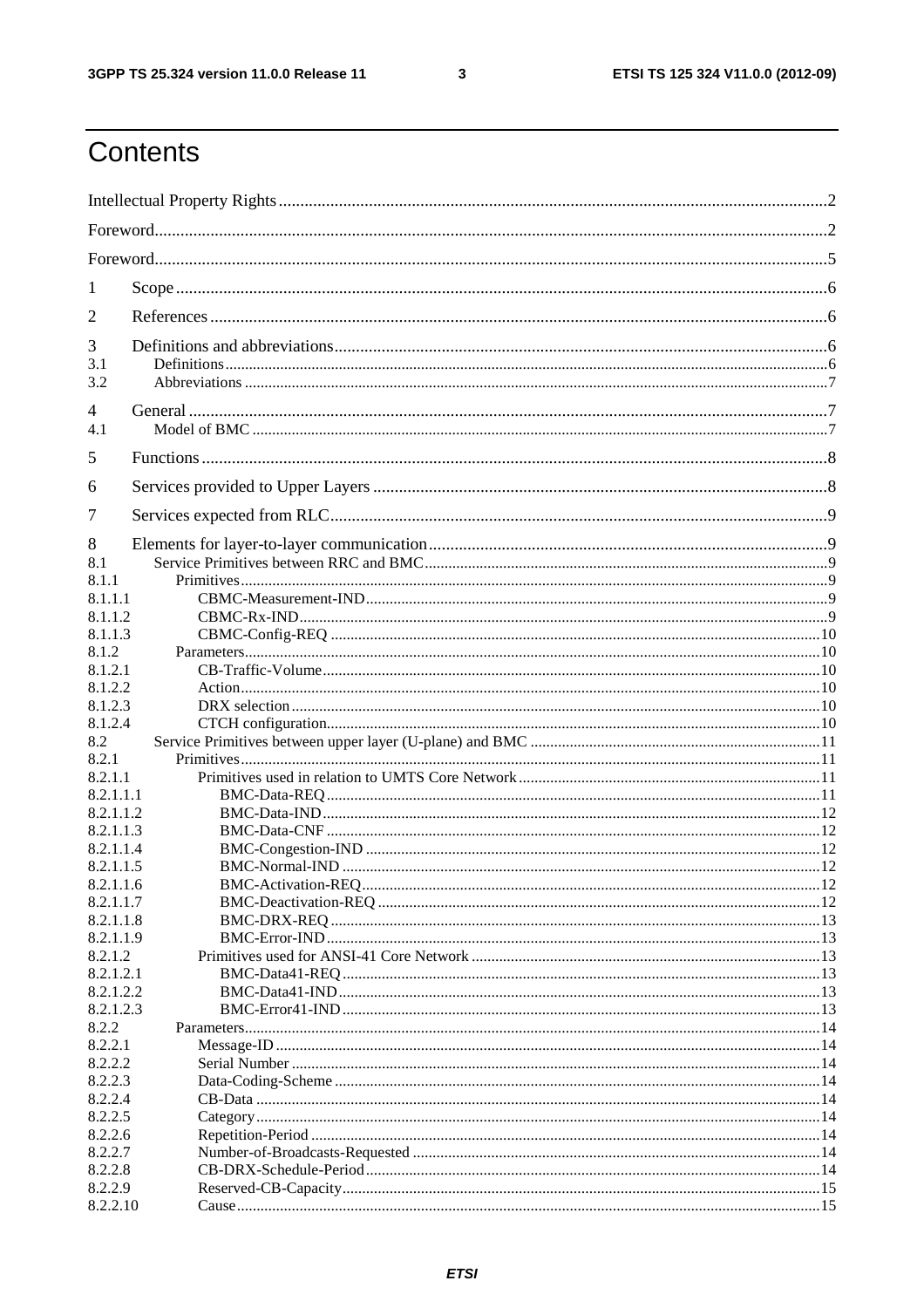#### $\overline{\mathbf{4}}$

| 8.2.2.11<br>8.2.2.12<br>8.2.2.13 |                               |  |
|----------------------------------|-------------------------------|--|
| 9                                |                               |  |
| 9.1                              |                               |  |
| 9.2                              |                               |  |
| 9.3                              |                               |  |
| 9.4                              |                               |  |
| 10                               |                               |  |
| 10.1                             |                               |  |
| 10.2                             |                               |  |
| 10.3                             |                               |  |
| 10.4                             |                               |  |
| 11                               |                               |  |
| 111                              |                               |  |
| 11.2                             |                               |  |
| 11.3                             |                               |  |
| 11.4                             |                               |  |
| 11.5                             |                               |  |
| 11.6                             |                               |  |
| 11.7                             |                               |  |
| 11.8                             |                               |  |
| 11.9                             |                               |  |
| 11.10                            |                               |  |
| 11.11                            |                               |  |
| 11.12                            |                               |  |
| 11.13                            |                               |  |
| 11.14                            |                               |  |
|                                  | <b>Annex A (informative):</b> |  |
|                                  |                               |  |
|                                  |                               |  |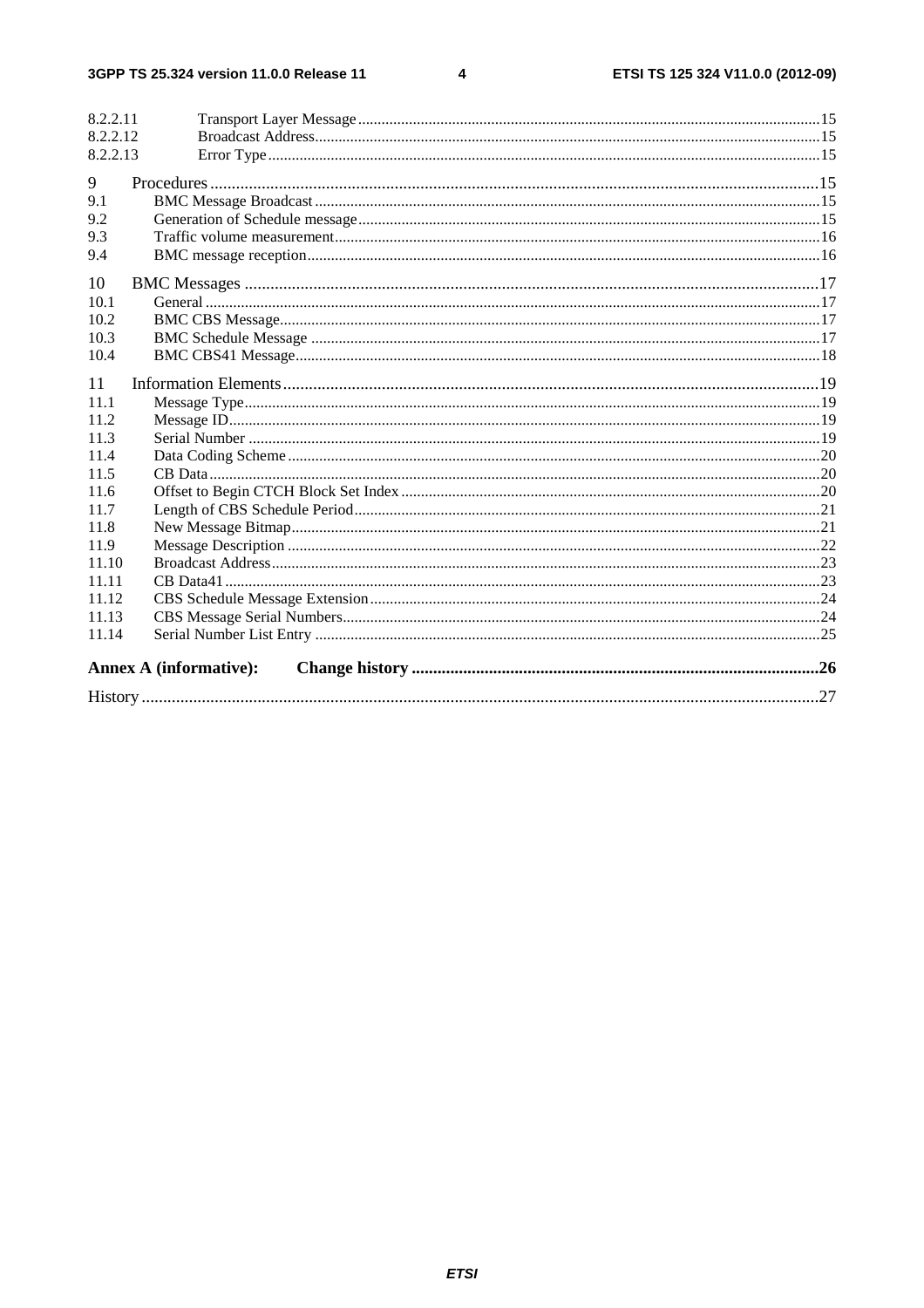### Foreword

This Technical Specification (TS) has been produced by the 3<sup>rd</sup> Generation Partnership Project (3GPP).

The contents of the present document are subject to continuing work within the TSG and may change following formal TSG approval. Should the TSG modify the contents of the present document, it will be re-released by the TSG with an identifying change of release date and an increase in version number as follows:

Version x.y.z

where:

- x the first digit:
	- 1 presented to TSG for information;
	- 2 presented to TSG for approval;
	- 3 or greater indicates TSG approved document under change control.
- y the second digit is incremented for all changes of substance, i.e. technical enhancements, corrections, updates, etc.
- z the third digit is incremented when editorial only changes have been incorporated in the document.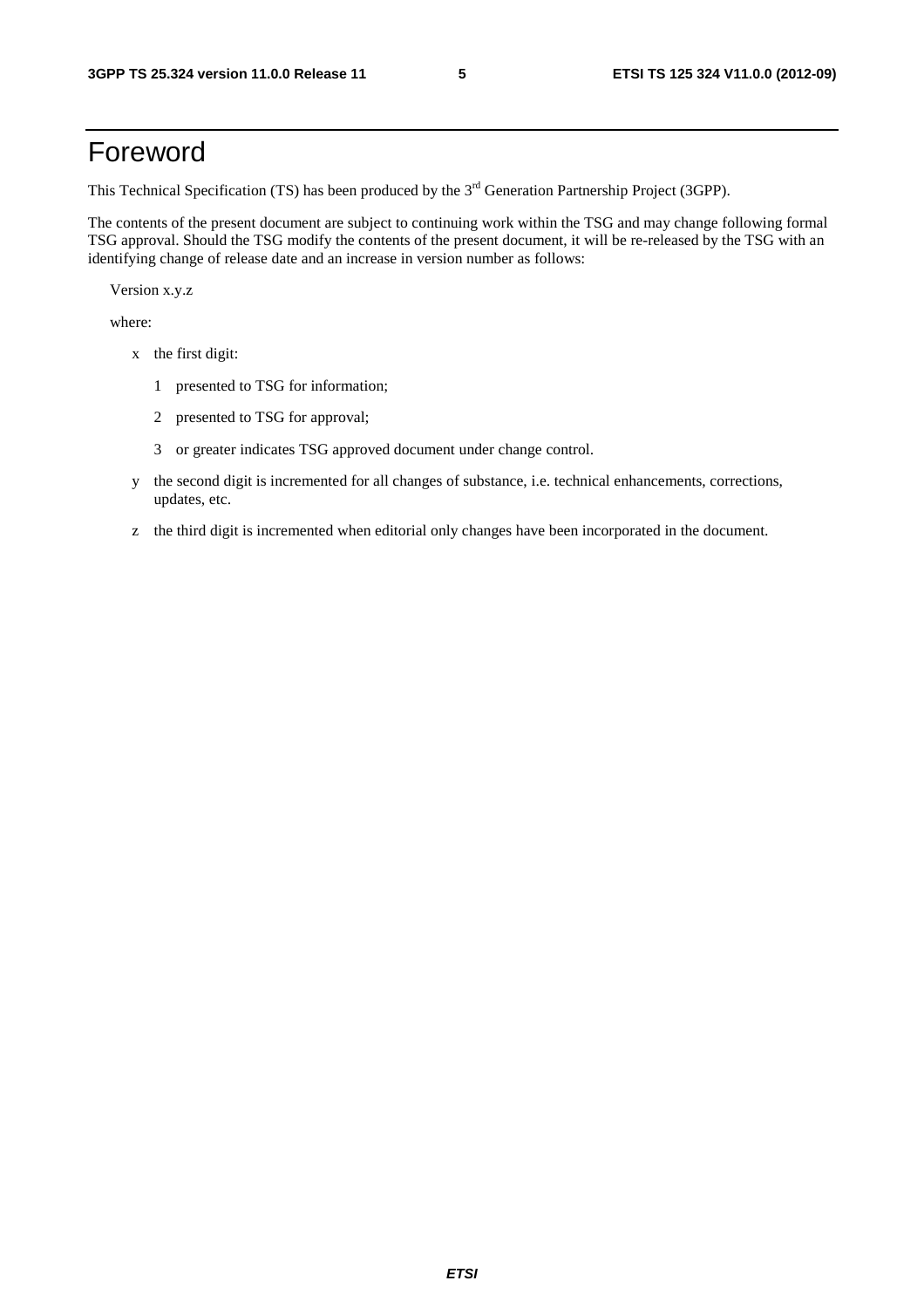### 1 Scope

The present document provides the description of the Broadcast/Multicast Control Protocol (BMC). This protocol adapts broadcast and multicast services on the radio interface.

# 2 References

The following documents contain provisions which, through reference in this text, constitute provisions of the present document.

- References are either specific (identified by date of publication, edition number, version number, etc.) or non-specific.
- For a specific reference, subsequent revisions do not apply.
- For a non-specific reference, the latest version applies. In the case of a reference to a 3GPP document (including a GSM document), a non-specific reference implicitly refers to the latest version of that document *in the same Release as the present document*.
- [1] 3GPP TS 25.322: "RLC Protocol Specification".
- [2] 3GPP TS 25.301: "Radio Interface Protocol Architecture".
- [3] 3GPP TS 23.041: "Technical realization of Cell Broadcast Service (CBS)".
- [4] 3GPP TS 23.038: "Alphabets and Language".
- [5] 3GPP TS 25.419: "UTRAN Iu interface: Service Area Broadcast Protocol SABP".
- [6] 3GPP TS 25.925: "Radio Interface for Broadcast/Multicast Services".
- [7] TIA/EIA-41-D: "Technical realization of Cell Broadcast Service (CBS)".
- [8] TIA/EIA-637-A: "TR45 Short Message Service for Spread Spectrum Systems".

### 3 Definitions and abbreviations

### 3.1 Definitions

For the purposes of the present document, the following terms and definitions apply.

**CB message**: user data as transmitted from Cell Broadcast Centre to UE (BMC SDU)

**CB repetition period**: period after which a CB message should be broadcast again if more than one repetition are requested

**Number of Broadcast Requested**: number of broadcasts requested for a CB message. This number is infinite or finite

**DRX Schedule Period**: schedule period as optionally requested by the CBC (unit: seconds)

**Reserved CB Capacity**: percentage of the capacity reserved for CB messages with category HIGH on the allocated radio resources CTCH, FACH and S-CCPCH. This parameter can be set optionally by the CBC.

**CTCH Block Set**: subset of the transport block set of FACH on which the CTCH used for CBS is mapped uniquely

**CBS schedule period**: finite sequence of CTCH Block Sets of variable length in which scheduled CB messages are broadcast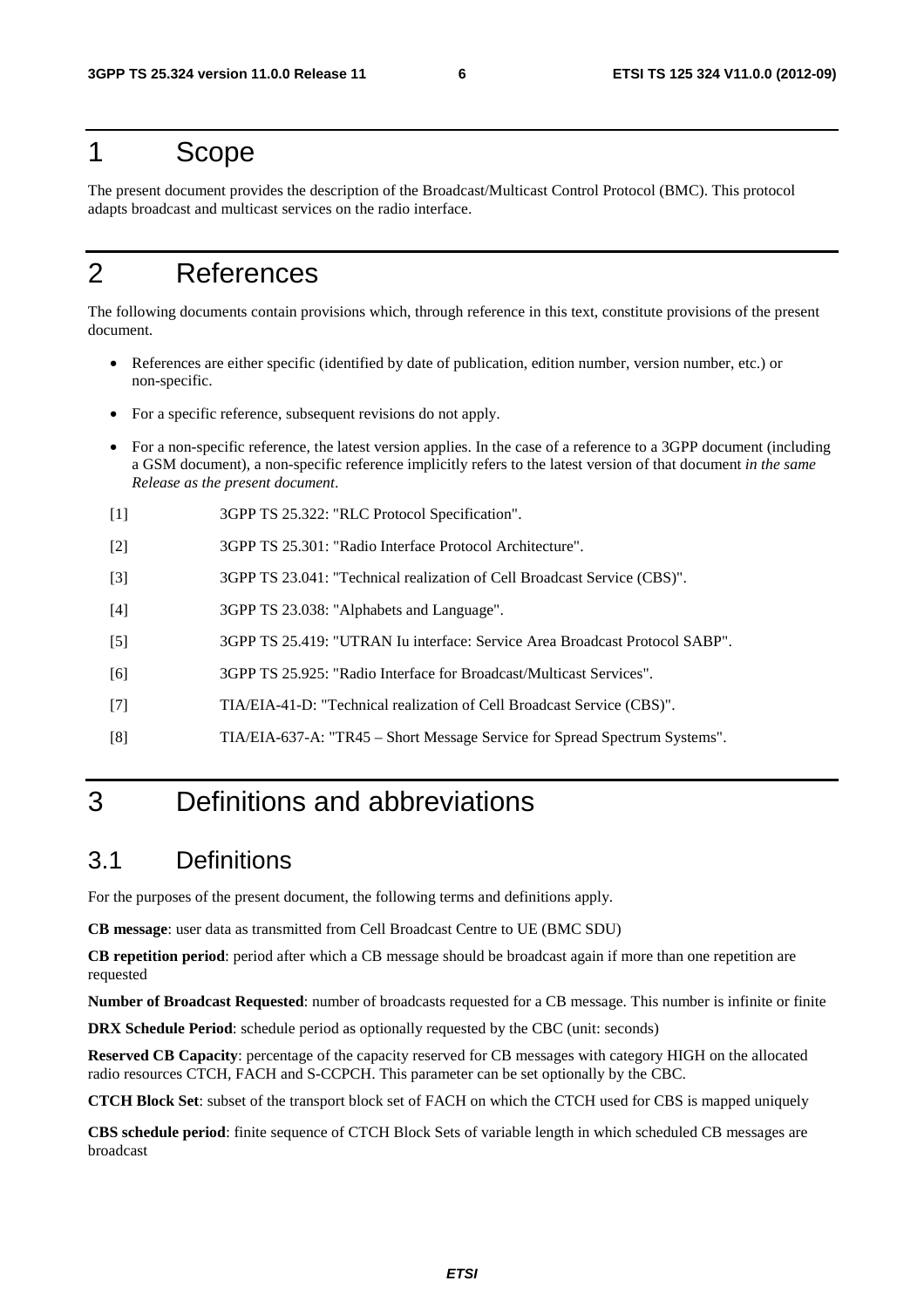### 3.2 Abbreviations

For the purposes of the present document, the following abbreviations apply:

| AS             | Access Stratum                     |
|----------------|------------------------------------|
| <b>BMC</b>     | <b>Broadcast/Multicast Control</b> |
| $C-SAP$        | Control Service Access Point       |
| CBC            | Cell Broadcast Centre              |
| <b>CBS</b>     | Cell Broadcast Service             |
| <b>CTCH</b>    | Common Traffic Channel             |
| <b>CTCH-BS</b> | <b>CTCH Block Set</b>              |
| <b>FACH</b>    | Forward Access Channel             |
| ΙE             | <b>Information Element</b>         |
| kbps           | kilo-bits per second               |
| L1.            | Layer 1 (physical layer)           |
| L2             | Layer 2 (data link layer)          |
| L <sub>3</sub> | Layer 3 (network layer)            |
| <b>MAC</b>     | Medium Access Control              |
| <b>NAS</b>     | Non Access Stratum                 |
| <b>NSAPI</b>   | Network layer Service Access Point |
| <b>PDCP</b>    | Packet Data Convergence Protocol   |
| <b>RLC</b>     | Radio Link Control                 |
| RRC            | Radio Resource Control             |
| UE             | User Equipment                     |
|                |                                    |

### 4 General

### 4.1 Model of BMC

Broadcast/Multicast Control (BMC) is a sublayer of L2 that exists in the User-Plane only. It is located above RLC. The L2/BMC sublayer is assumed as transparent for all services except broadcast/multicast.

Figure 4.1-1 shows the model of the L2/BMC sublayer within the UTRAN radio interface protocol architecture.

At the UTRAN side, the BMC sublayer shall consist of one BMC protocol entity per cell. Each BMC entity requires a single CTCH, which is provided by the MAC sublayer, through the RLC sublayer. The BMC requests the Unacknowledged Mode service of the RLC.

It is assumed that there is a function in the RNC above BMC that resolves the geographical area information of the CB message (or, if applicable, performs evaluation of a cell list) received from the Cell Broadcast Centre (CBC). A BMC protocol entity serves only those messages at BMC-SAP that are to be broadcast into a specified cell.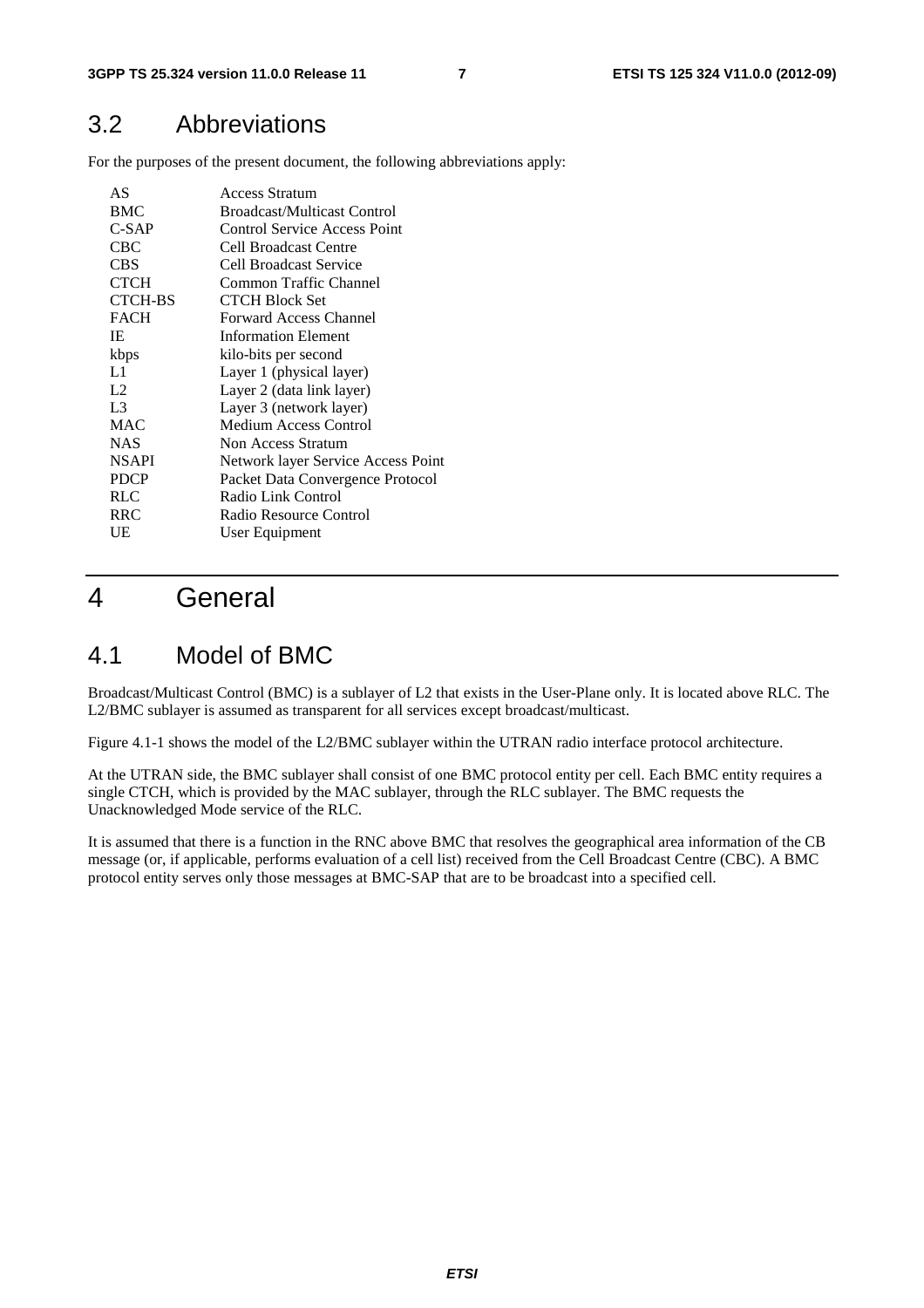

**Figure 4.1-1: BMC protocol model** 

# 5 Functions

The functions are specified in [2]. They are:

- Storage of Cell Broadcast Messages.
- Traffic volume monitoring and radio resource request for CBS.
- Scheduling of BMC messages.
- Transmission of BMC messages to UE.
- Delivery of Cell Broadcast messages to upper layer (NAS).

# 6 Services provided to Upper Layers

The BM-SAP provides a broadcast/multicast transmission service in the user plane on the radio interface for common user data in unacknowledged mode.

The BMC sublayer interacts with other entities as illustrated in figure 1 of chapter 4. The interactions with the upper layer/U-plane and the RRC layer are specified in terms of primitives where the primitives represent the logical exchange of information and control between the BMC sublayer and higher layers. They do not specify or constrain implementations. The (adjacent) layers connect to each other through Service Access Points (SAPs).

Three types of primitives are used for this document, as follows:

#### **- REQUEST:**

This type is used when a higher layer is requesting a service from a lower layer.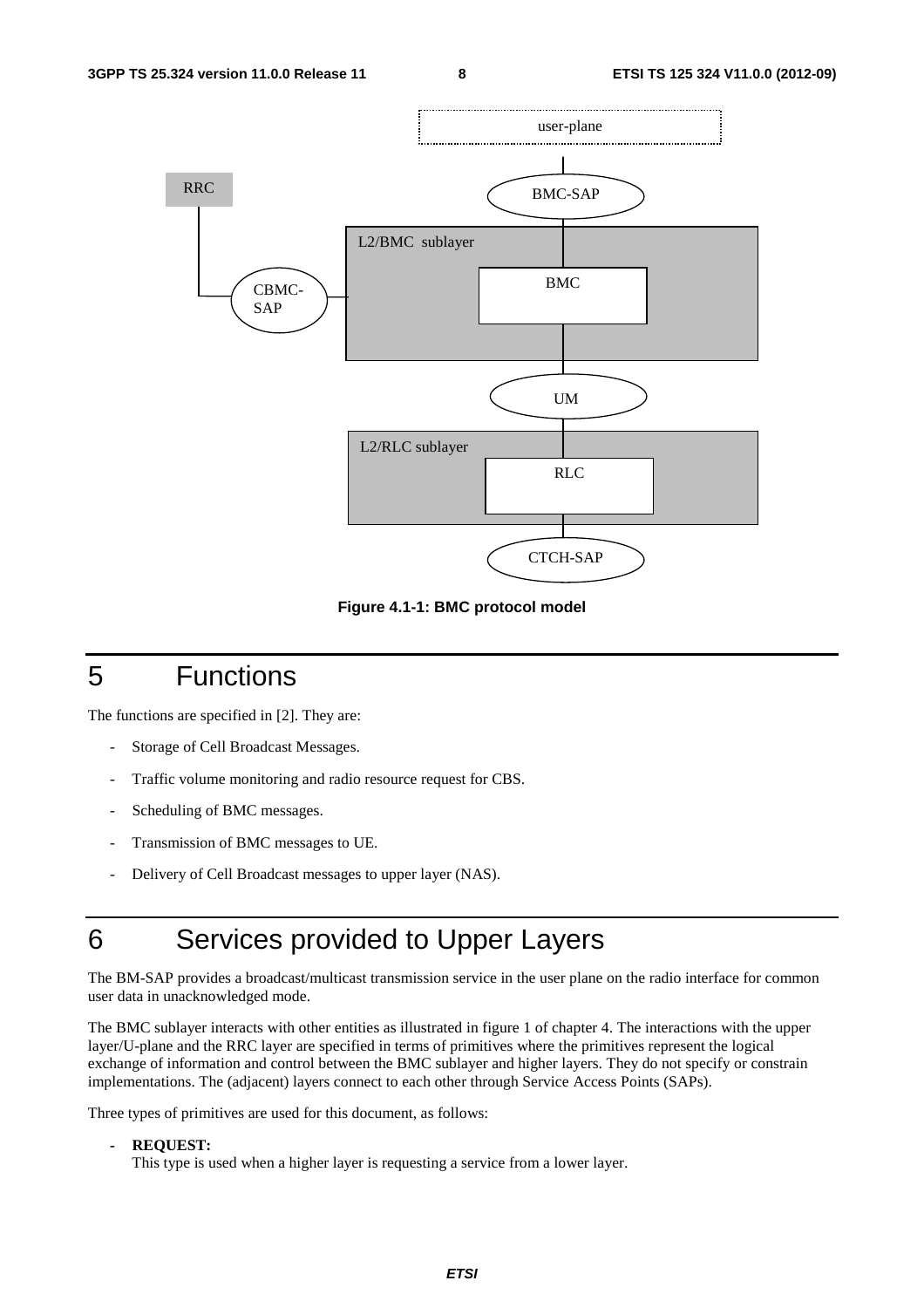#### **- INDICATION:**

This type is used by a lower layer providing a service to notify its higher layer of activities concerning that higher layer.

**- CONFIRM:** 

This type is used by a lower layer providing the requested service to confirm to the higher layer that the activity has been completed.

The primitives defined below are for communications between upper layer and BMC, as well as RRC and BMC in the same protocol stack.

For the BMC sublayer two sets of primitives are defined.

**- Primitives between BMC and upper layer (U-plane):** 

BMC - Generic name - Type: Parameters.

**- Primitives between BMC and the RRC entity:** 

CBMC - Generic name - Type: Parameters.

# 7 Services expected from RLC

The BMC uses the unacknowledged mode service of the RLC sublayer.

See [1] for details.

### 8 Elements for layer-to-layer communication

### 8.1 Service Primitives between RRC and BMC

#### 8.1.1 Primitives

The primitives supported at CBMC-SAP between RRC and BMC are shown in Table 8.1.1-1.

| <b>Generic Name</b>  | <b>Parameters</b>     |
|----------------------|-----------------------|
| CBMC-Measurement-IND | CB-Traffic-Volume     |
| CBMC-Rx-IND          | Action, DRX selection |
| CBMC-Config-REQ      | CTCH configuration    |

#### 8.1.1.1 CBMC-Measurement-IND

The CBMC-Measurement-IND primitive is used by BMC to indicate the CB traffic volume.

**Primitive Type**: indication.

#### **Parameters:**

CB-Traffic-Volume.

#### 8.1.1.2 CBMC-Rx-IND

The CBMC-Rx-IND primitive is used by BMC to indicate to RRC whether CB message reception shall start or stop and indicate when CB messages of interest are arriving in the next CBS schedule period.

**Primitive Type**: indication.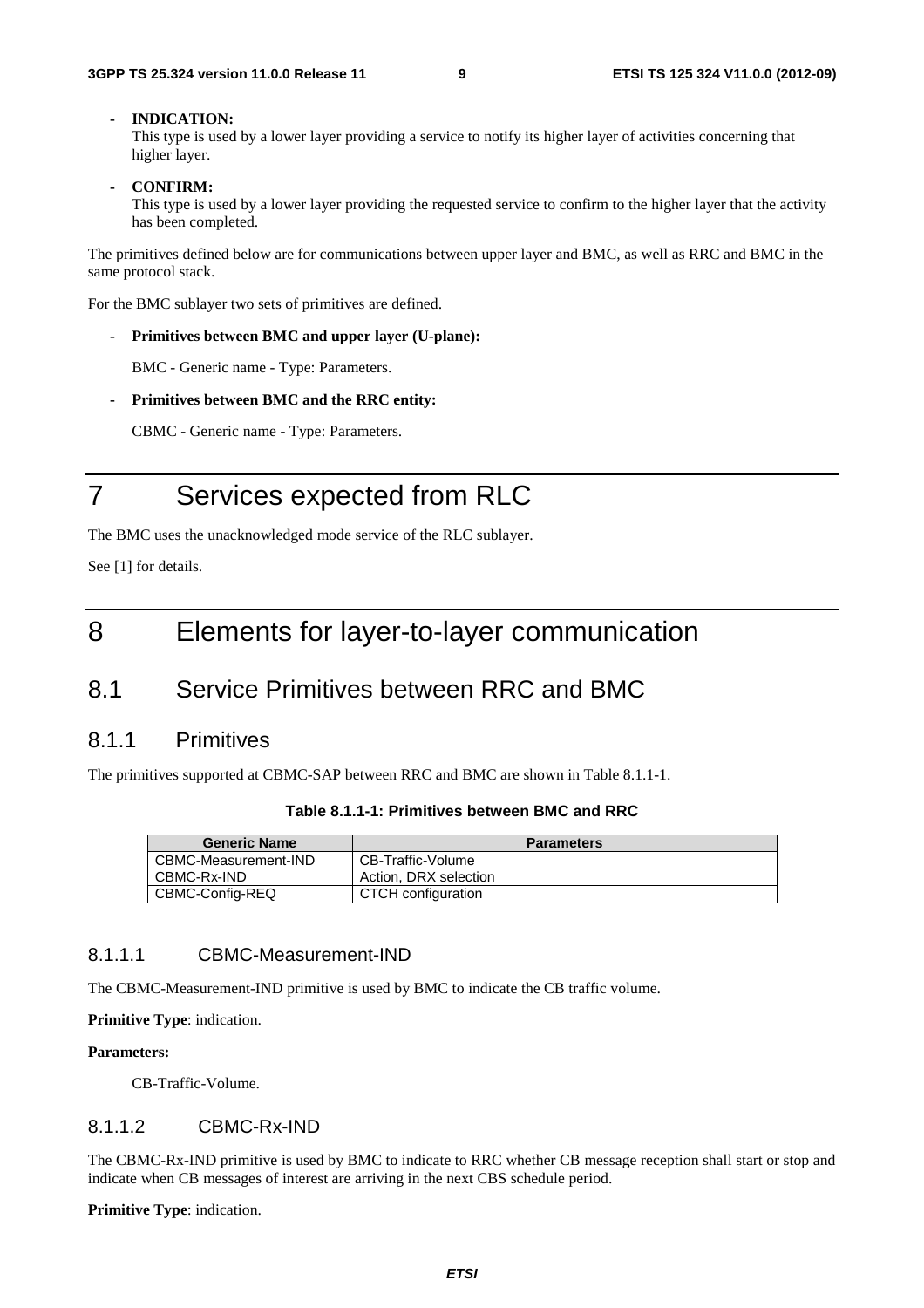#### **Parameters:**

Action.

DRX selection.

#### 8.1.1.3 CBMC-Config-REQ

The CBMC-Config-REQ primitive is used by RRC to inform the BMC about the setting of the CTCH configuration.

**Primitive Type**: indication.

#### **Parameters:**

CTCH configuration.

#### 8.1.2 Parameters

#### 8.1.2.1 CB-Traffic-Volume

Expected CTCH transmission rate [kbps].

Value set: 0,1,..,32.

#### 8.1.2.2 Action

Start CBS reception.

Stop CBS reception.

#### 8.1.2.3 DRX selection

List of absolute CTCH BS indices which are of interest and which should be received by Layer 1.

#### 8.1.2.4 CTCH configuration

Current CTCH-BS index,  $1 \le i \le 256$ .

FACH identification.

Transport Format Set of the allocated FACH (TB size, TBS size, TTI).

Reserved CTCH transmission rate [kbps]: 0,1,..,32.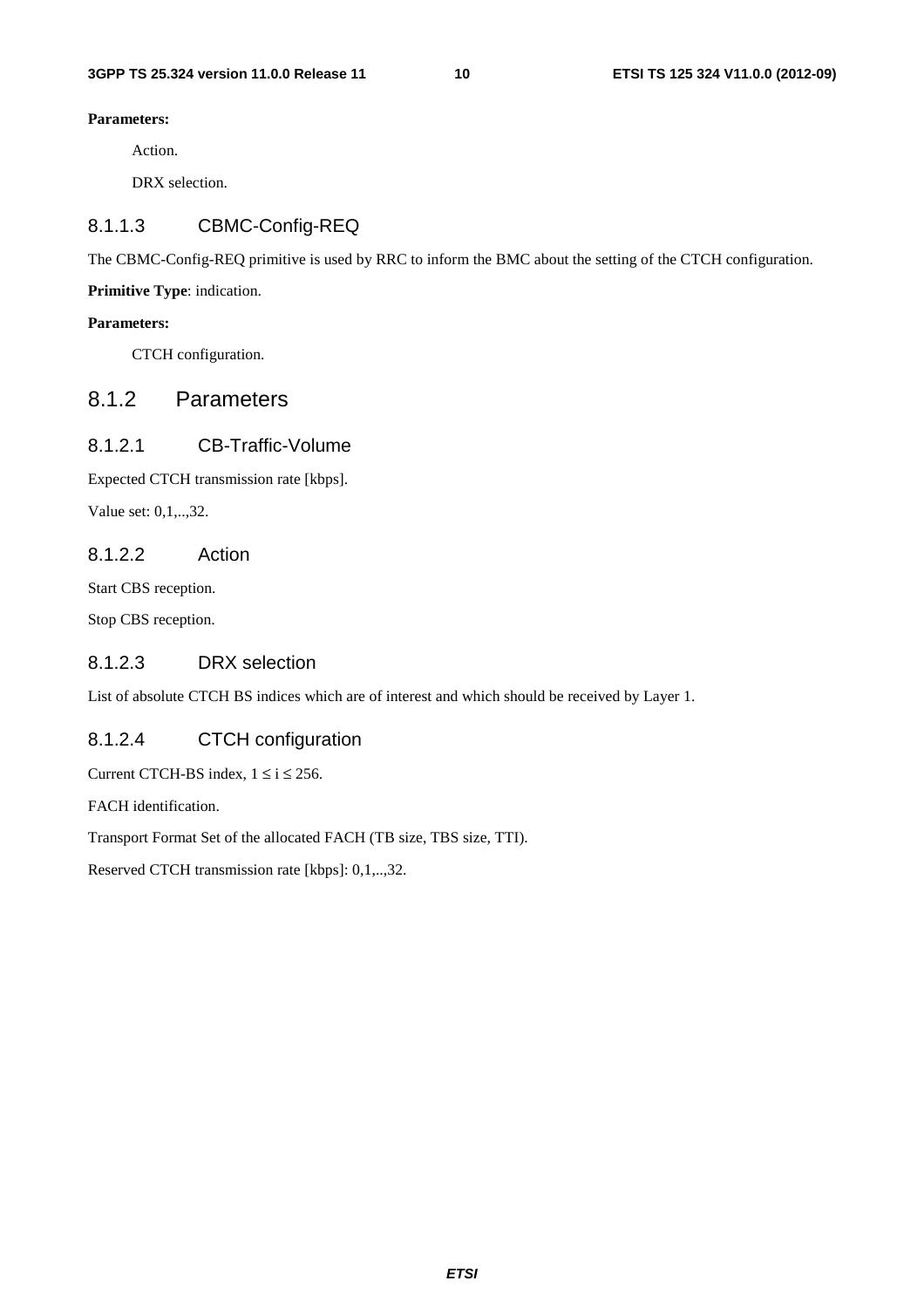### 8.2 Service Primitives between upper layer (U-plane) and BMC

#### 8.2.1 Primitives

The primitives supported at BMC-SAP between BMC and upper layer (U-plane) are shown in Table 8.2.1-1.

#### **Table 8.2.1-1: Primitives between BMC and upper layer**

|  |  |  | Legend: [] optional parameters |
|--|--|--|--------------------------------|
|--|--|--|--------------------------------|

| <b>Generic Name</b>         | <b>Parameters</b>                            |  |  |  |  |  |
|-----------------------------|----------------------------------------------|--|--|--|--|--|
| BMC-Data-REQ                | Message-ID,                                  |  |  |  |  |  |
|                             | [, Old-Serial-Number],                       |  |  |  |  |  |
|                             | New-Serial-Number.                           |  |  |  |  |  |
|                             | Data-Coding-Scheme,                          |  |  |  |  |  |
|                             | CB-Data.                                     |  |  |  |  |  |
|                             | [Category],                                  |  |  |  |  |  |
|                             | Repetition-Period,                           |  |  |  |  |  |
|                             | Number-of-Broadcasts-Requested               |  |  |  |  |  |
| <b>BMC-Data-IND</b>         | Message-ID,                                  |  |  |  |  |  |
|                             | Serial-Number,                               |  |  |  |  |  |
|                             | Data-Coding-Scheme,                          |  |  |  |  |  |
|                             | CB-Data                                      |  |  |  |  |  |
| <b>BMC-Data-CNF</b>         | Message-ID,                                  |  |  |  |  |  |
|                             | Serial-Number                                |  |  |  |  |  |
| BMC-Congestion-IND          |                                              |  |  |  |  |  |
| <b>BMC-Normal-IND</b>       |                                              |  |  |  |  |  |
| <b>BMC-Activation-REQ</b>   | Message-ID (n times)                         |  |  |  |  |  |
| <b>BMC-Deactivation-REQ</b> | Message-ID (n times)                         |  |  |  |  |  |
| BMC-DRX-REQ                 | CB-DRX-Schedule-Period, Reserved-CB-Capacity |  |  |  |  |  |
| <b>BMC-Error-IND</b>        | Cause                                        |  |  |  |  |  |
| BMC-Data41-REQ              | Transport Layer Message,                     |  |  |  |  |  |
|                             | <b>Broadcast Address</b>                     |  |  |  |  |  |
| BMC-Data41-IND              | Transport Layer Message,                     |  |  |  |  |  |
| BMC-Error41-IND             | Error Type                                   |  |  |  |  |  |
|                             |                                              |  |  |  |  |  |

#### 8.2.1.1 Primitives used in relation to UMTS Core Network

#### 8.2.1.1.1 BMC-Data-REQ

The BMC-Data-REQ primitive is used by upper layer to request repeated transmission of CB messages.

#### **Primitive Type**: request.

#### **Parameters:**

Message-ID;

[Old-Serial-Number];

New-Serial-Number;

Data-Coding-Scheme;

CB-Data;

[Category];

Repetition-Period;

Number-of-Broadcasts-Requested.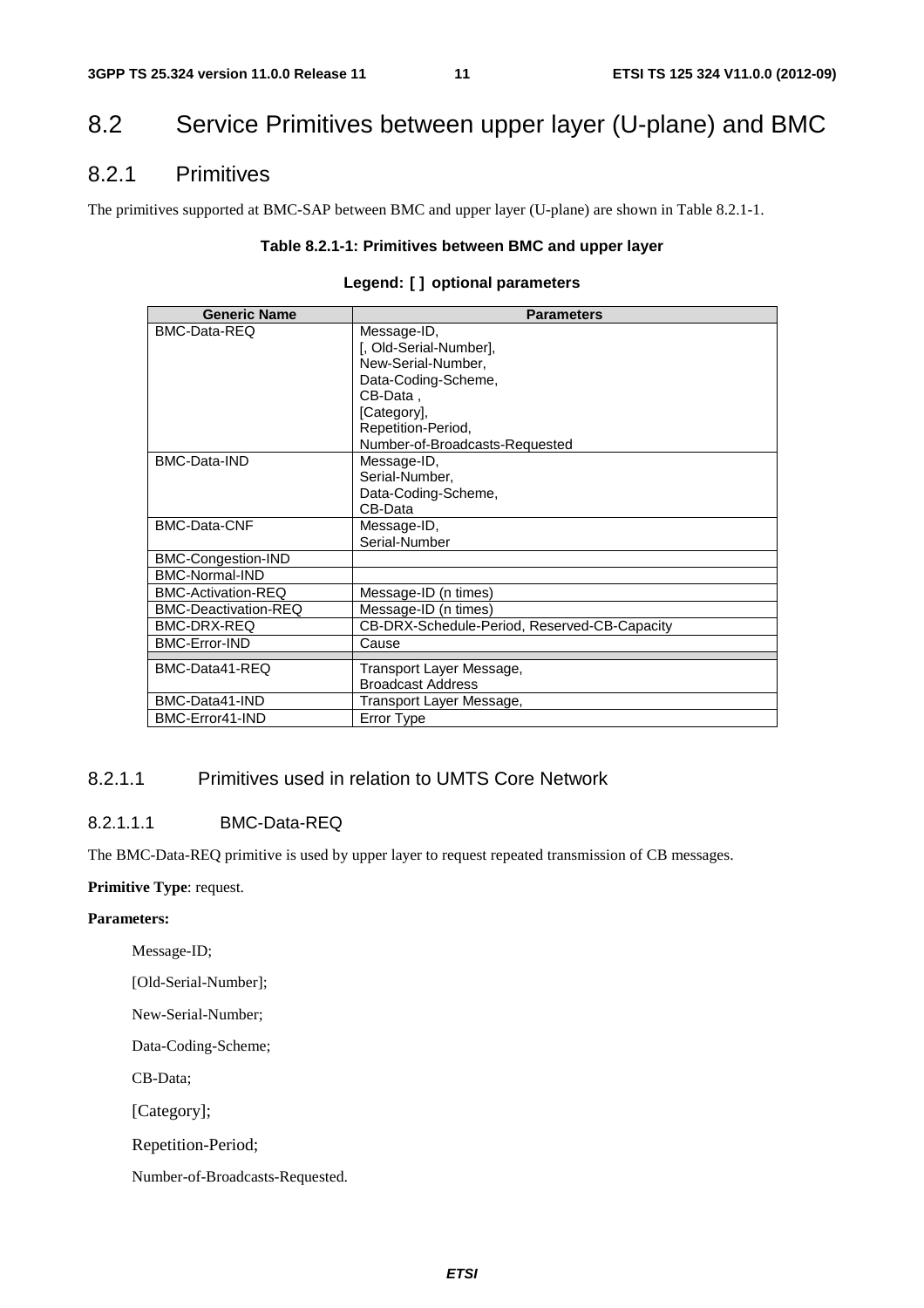#### 8.2.1.1.2 BMC-Data-IND

The BMC-Data-IND primitive is used to indicate received CB messages (i.e. CB Data) to upper layer.

#### **Primitive Type**: indication.

#### **Parameters:**

 Message-ID; Serial-Number; Data-Coding-Scheme; CB-Data.

#### 8.2.1.1.3 BMC-Data-CNF

The BMC-Data-CNF primitive is used to indicate the complete broadcast of CB messages.

#### **Primitive Type**: confirmation.

#### **Parameters:**

Message-ID.

Serial-Number.

#### 8.2.1.1.4 BMC-Congestion-IND

The BMC-Congestion-IND primitive is used to indicate to upper layer (BM-IWF) that the BMC entity is congested.

**Primitive Type**: indication.

**Parameters:** None.

#### 8.2.1.1.5 BMC-Normal-IND

The BMC-Normal-IND primitive is used to indicate to upper layer (BM-IWF) that the BMC has recovered from a congestion situation and is operating normal.

**Primitive Type**: indication.

**Parameters:** None.

#### 8.2.1.1.6 BMC-Activation-REQ

The BMC-Activation-REQ primitive is used to request CB message reception and to notify which CB messages are of interest and shall be delivered to the upper layer.

#### **Primitive Type**: request.

#### **Parameters:**

Message-ID (n times).

#### 8.2.1.1.7 BMC-Deactivation-REQ

The BMC-Deactivation-REQ primitive is used to request stop of reception of listed CB messages. If no more CB messages are to be received, CB message reception shall stop.

**Primitive Type**: request.

#### **Parameters:**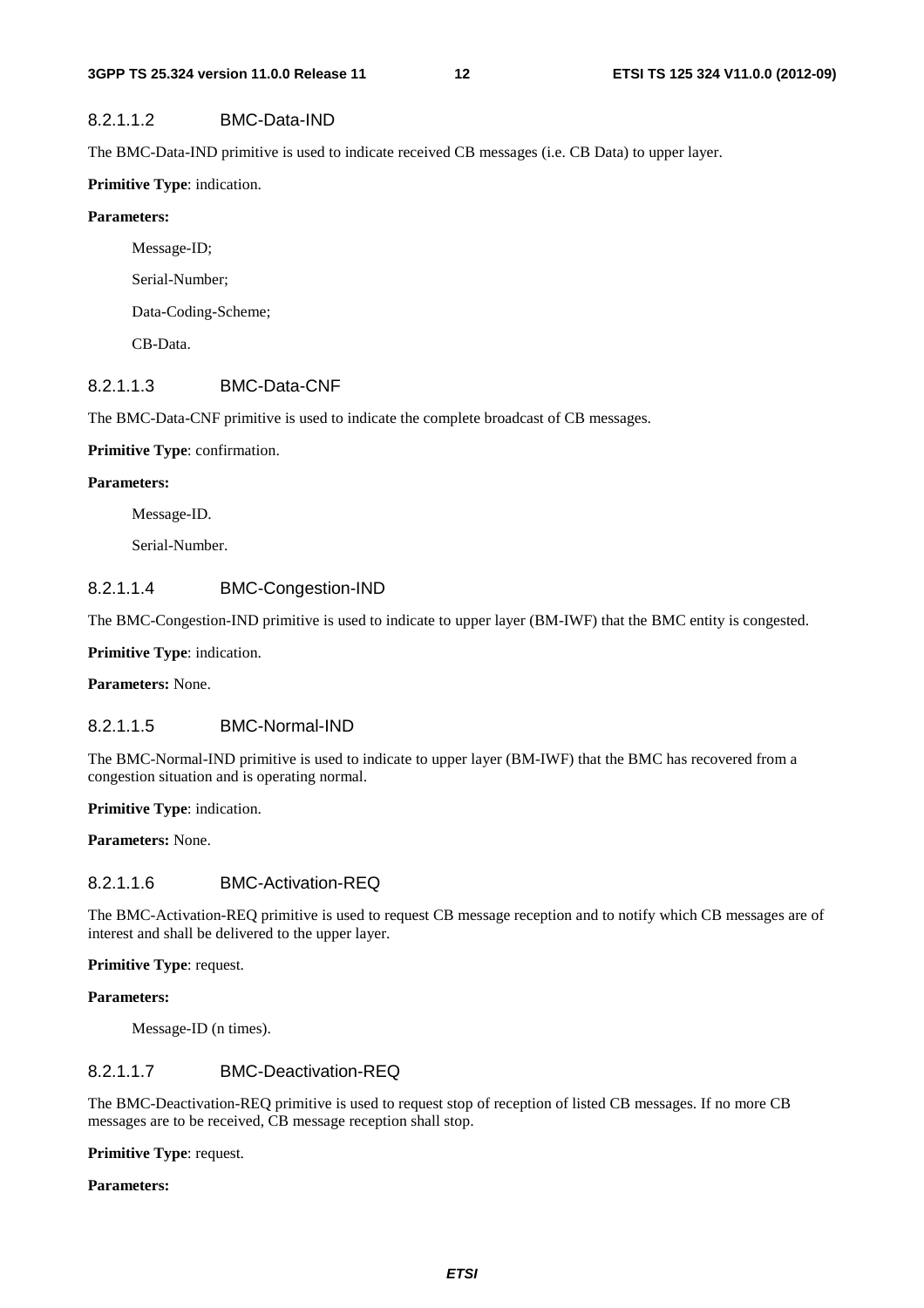Message-ID (n times).

#### 8.2.1.1.8 BMC-DRX-REQ

The BMC-DRX-REQ primitive is used to command CBS discontinuous reception (CB DRX).

NOTE: In UMTS, a Set DRX procedure is not requested for the CBC in TS 23.041. It is left to an O&M system to provide such a function or not.

#### **Primitive Type**: request.

#### **Parameters:**

CB-DRX-Schedule-Period.

Reserved-CB-Capacity.

#### 8.2.1.1.9 BMC-Error-IND

The BMC-Error-IND primitive is used to indicate unsuccessful operations of the BMC entity requested.

#### **Primitive Type**: indication.

#### **Parameters:**

Cause.

#### 8.2.1.2 Primitives used for ANSI-41 Core Network

#### 8.2.1.2.1 BMC-Data41-RFQ

The BMC-Data41-REQ primitive is used by upper layer (Transport Layer) to request repeated transmission of CBS messages if the source is ANSI-41 core network.

#### **Primitive Type**: request.

#### **Parameters:**

Transport Layer Message.

Broadcast Address.

#### 8.2.1.2.2 BMC-Data41-IND

The BMC-Data-IND primitive is used to indicate received CB messages to upper layer (Transport Layer) if the source is ANSI-41 core network.

#### **Primitive Type**: indication.

#### **Parameters:**

Transport Layer Message.

Broadcast Address.

#### 8.2.1.2.3 BMC-Error41-IND

The BMC-Error-IND primitive is used to report BMC Layer Error to the upper layer (Transport Layer) if the source is ANSI-41 core network.

**Primitive Type**: indication.

#### **Parameters:**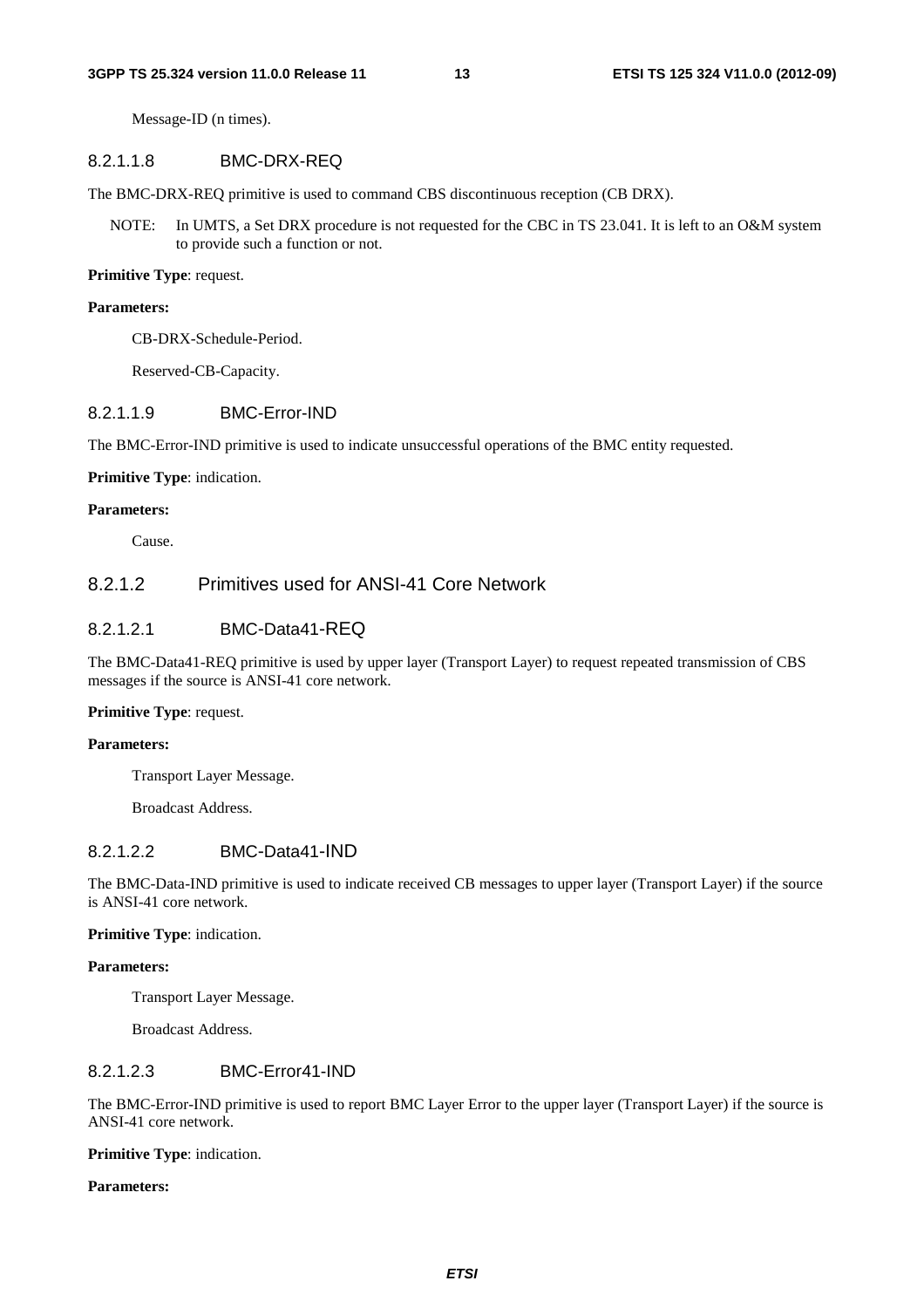Error Type.

#### 8.2.2 Parameters

#### 8.2.2.1 Message-ID

Part of the CB message identification describing the source and type of a CB message. This parameter is described in [3].

#### 8.2.2.2 Serial Number

Part of the CB message identification describing variants of a CB message. This parameter is described in [3].

#### 8.2.2.3 Data-Coding-Scheme

Data coding scheme applied to the CB information. This parameter is described in [4] and [3].

#### 8.2.2.4 CB-Data

CB information to be broadcast.

NOTE: The relation to GSM CBS pages can be found in [6] or [3].

#### 8.2.2.5 Category

Indicates the category (priority) of the CB message.

Values:

HIGH (CB message is to be broadcast at the earliest opportunity in the reserved CB capacity of the current CB DRX schedule period).

NORMAL (default, CB messages to be broadcast according to the associated repetition period).

BACKGROUND (CB message to be broadcast in the CB capacity not occupied by HIGH or NORMAL CB messages within a CB DRX schedule period).

This parameter is described in [3].

#### 8.2.2.6 Repetition-Period

Indicates the period of time after which broadcast of the CB message should be repeated. This parameter is described in [3].

NOTE: For GSM, the repetition period is a multiple of 1.883 seconds (cf. [3]).

#### 8.2.2.7 Number-of-Broadcasts-Requested

Number of times a CB message is to be broadcast.

Values:<br>0 indefinitely.

n,  $1 \le n \le 65535$  finite number of times to be broadcast.

This parameter is described in [3].

#### 8.2.2.8 CB-DRX-Schedule-Period

Indication of the CB DRX schedule period length.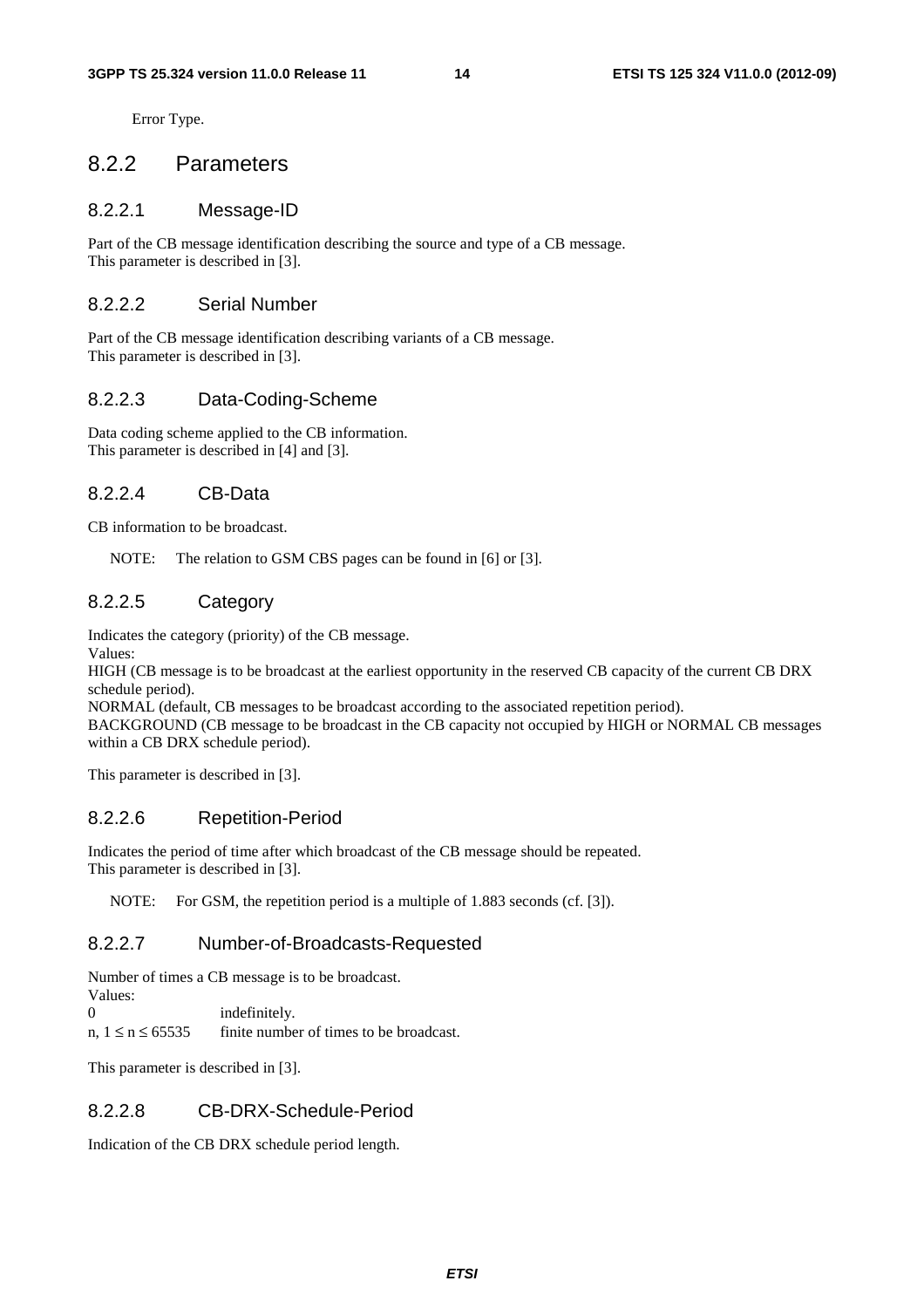#### 8.2.2.9 Reserved-CB-Capacity

Indicates the capacity reserved for CB messages with Category = HIGH or new CB messages.

#### 8.2.2.10 Cause

CB message already stored.

Old CB message not stored.

#### 8.2.2.11 Transport Layer Message

This parameter is described in [8].

#### 8.2.2.12 Broadcast Address

This parameter is described in [8].

#### 8.2.2.13 Error Type

The error codes shall be SMS\_CauseCode values as defined in the SMS\_CauseCode Table in [7].

# 9 Procedures

### 9.1 BMC Message Broadcast



**Figure 9.1-1: Procedure for broadcast of BMC messages** 

This procedure is used for broadcasting BMC messages from the network to UEs in a cell. A UE supporting Cell Broadcast Service (CBS) shall be capable to receive BMC messages in the Idle mode and in CELL\_PCH and URA\_PCH RRC-states of Connected mode.

Three types of BMC messages are identified: CBS Message, CBS41 Message and Schedule Message.

### 9.2 Generation of Schedule message

NOTE: Principles and examples are described in [6].

This procedure calculates the CBS schedule periods and assigns BMC messages (i.e. CBS Messages, CBS41 Messages and Schedule Messages) to the CBS schedule periods and gives an indication which of the CTCH Block Sets containing a part of or a complete BMC messages has the status "new".

NOTE: The concatenation function of RLC shall not be applied. RLC Length Indicators shall not be concatenated with RLC SDUs they do not refer to.

Algorithms used for scheduling are implementation dependent and thus do not need to be specified. Some parameters may be set by CBC or O&M system.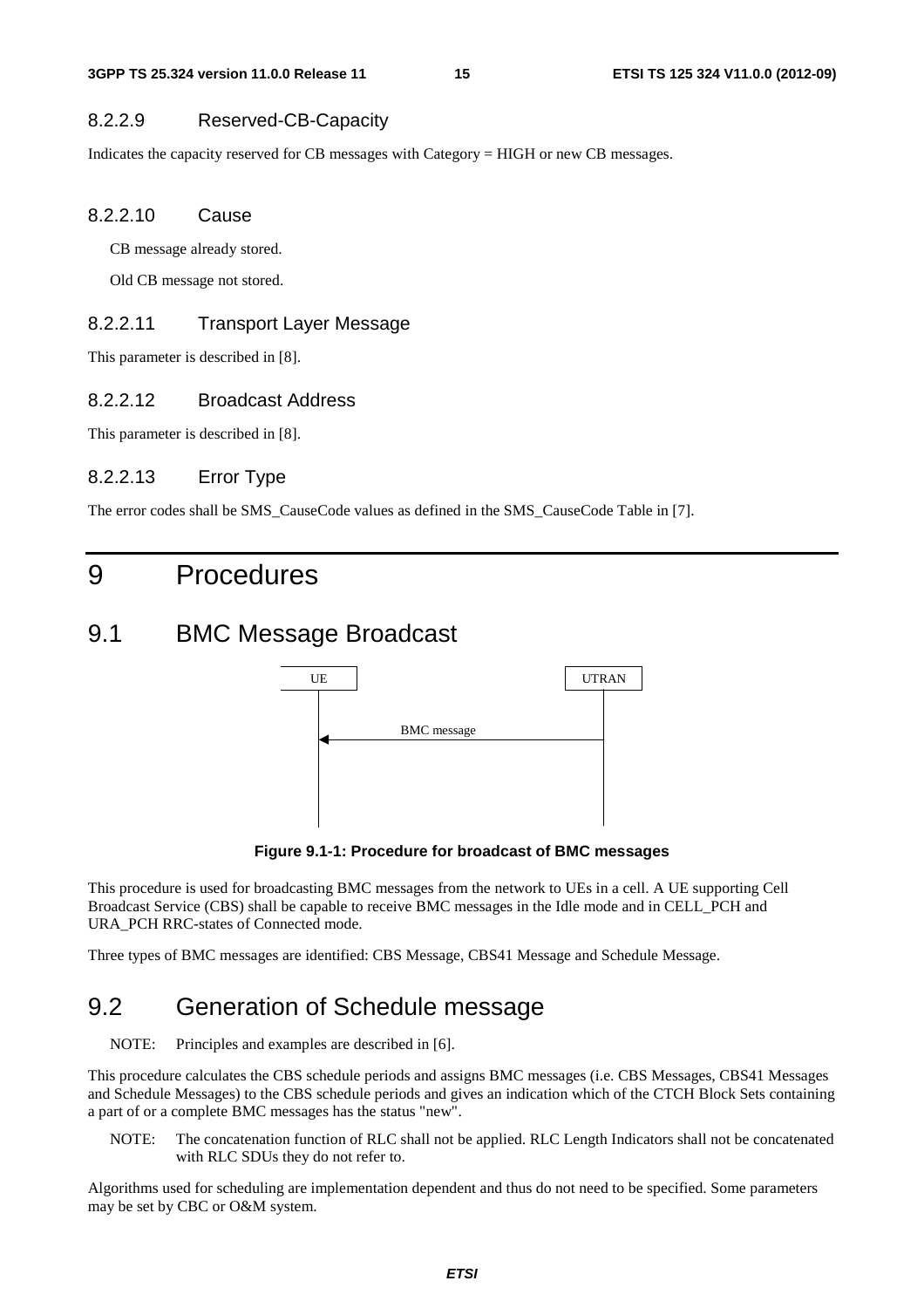CTCH Block Sets are indicated in a New Message Bitmap IE of BMC Schedule Message as new (bit position of a CTCH Block Set is set to value "1") when one of the following conditions is met:

The CTCH Block Set contains part of or a complete BMC message which

was either not sent during the previous CBS schedule period,

or sent unscheduled during the preceding CBS schedule period;

or, the CTCH Block Set is indicated as of free usage, reading advised,

- or it contains the Schedule Message partly or complete of the following CBS schedule period,
- or it contains a CBS41 Message partly or complete.

Other BMC messages sent in the same CBS schedule messages are indicated as "old" (bit position of CTCH Block Set containing this message partly or complete is set to value 0).

The indication "new" is set both for the first transmission of a BMC message in the CBS schedule period or a repetition of it within the CBS schedule period. For CBS41 Messages, repetition is not specified.

The input parameters of the scheduling procedure are set by CBC or RRC or by the O&M system for the BMC.

The CBC input parameters are:

 CB messages (i.e. BMC SDUs), Message Identifier per CB message, Serial Number per CB message, CB repetition period per CB message, Number of Broadcast Requested per CB message.

The RRC input parameters are:

 Sizes of CTCH Block Sets, Timing of CTCH Block Set sequence.

The O&M (BMC) input parameters are:

 DRX Schedule Period (cell related parameter) requested optionally, Reserved CB Capacity (cell related parameter) requested optionally.

### 9.3 Traffic volume measurement

The BMC entity on the network side predicts periodically the expected amount of CBS traffic volume (unit: kbps) that is needed for transmission of CB messages currently and indicates this to RRC.

The algorithms used for traffic volume prediction are implementation dependent and thus do not need to be specified. Some parameters may be set by O&M system. The algorithms depend on the chosen algorithms for CB message scheduling (cf. subclause 9.2).

### 9.4 BMC message reception

The BMC entity on the UE side evaluates received BMC Schedule Messages and takes decisions which BMC messages should be received. The reception of a BMC message is indicated to RRC if the CTCH Block Sets carrying this BMC message are indicated as new. If the upper layer has requested reception of individual CB messages when in status "old", the reception of these BMC messages are also indicated to RRC.

If not otherwise requested by upper layers, only those CB messages received in BMC CBS Messages should be delivered to upper layers for which the Serial Number associated with the CB message has changed. This implies that the BMC has to store the last received Serial Number of each CB message activated by upper layers.

Every CBS41 Message received by BMC shall be delivered to upper layer.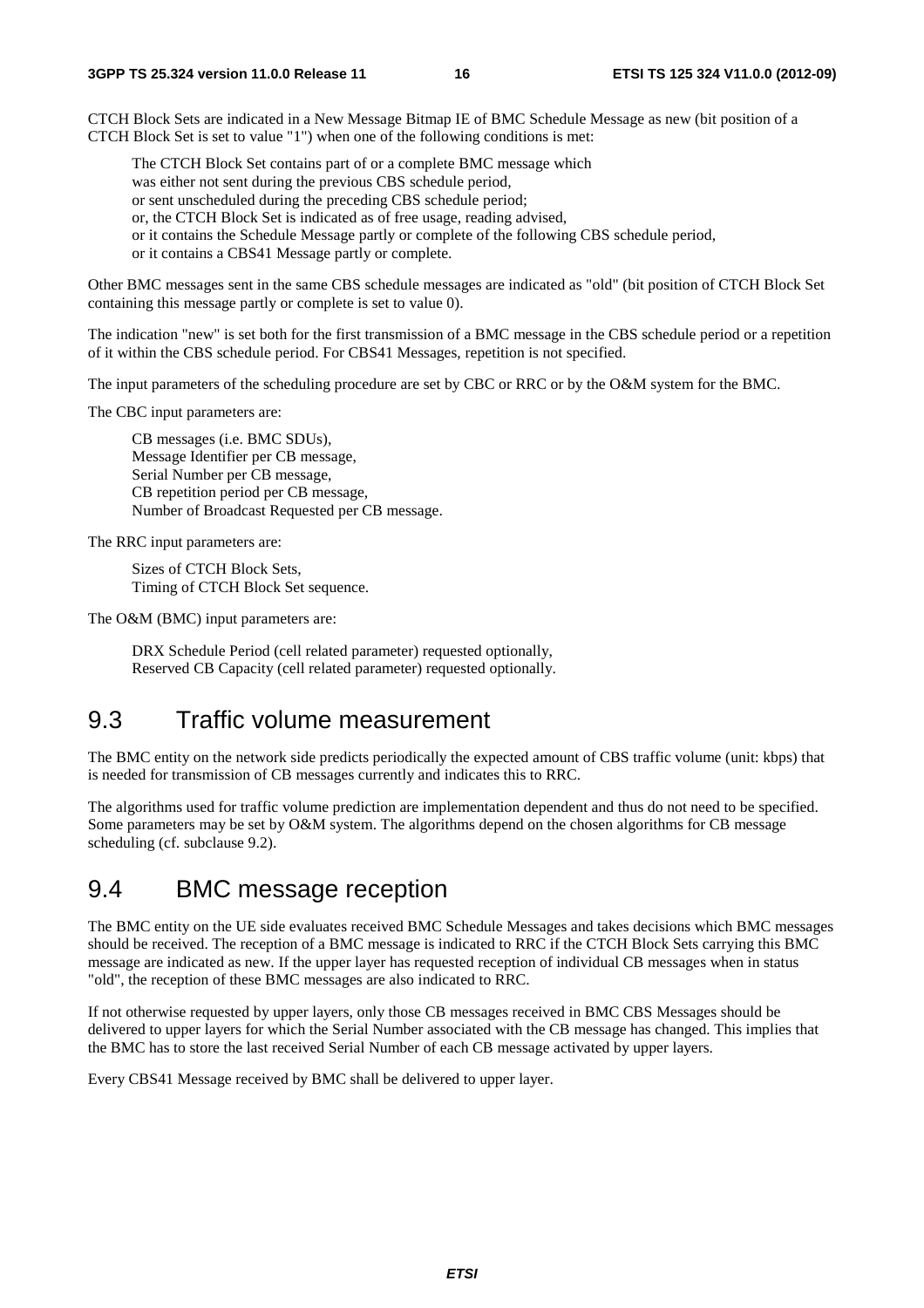# 10 BMC Messages

### 10.1 General

A BMC message is equivalent with a BMC PDU. There are three types of BMC messages defined, CBS messages and CBS41 messages, which carry cell broadcast data from higher layer, and *Schedule messages*, which provide information for support of Discontinuous Reception (DRX) of cell broadcast data at the UE.

BMC messages and information elements are specified using the tabular format methodology as specified in TR 25.921, and additional text is describing the encoding.

NOTE: Only IEs marked as MP or CV in the "Need" column exist, with the exception of the IE "BMC Schedule Message Extension" of the BMC Schedule Message (see subclause 10.3).

BMC messages (i.e. BMC PDUs) specified by tabular format consist of an ordered sequence IE1,..,IEn of information element fields.

The octet string of a BMC message is defined as the concatenation of the octets of the IEs maintaining the sequence order. The bits within an octet are numbered 0 to 7; bit 0 is the least significant bit and is transmitted first. The octets are transmitted in order of increasing octet number, i.e. starting with octet 1. This means that bit 0 of octet 1 is transmitted as the first (leftmost) bit in the Data field of the UMD PDU [1].

The UE shall ignore any unrecognised bits at the end of a BMC message.

NOTE: Although not explicitly stated as a requirement in release '99, 4 and 5 specifications it is assumed that release '99, 4, 5 UEs will also ignore any unrecognised bits at the end of a BMC message.

### 10.2 BMC CBS Message

The CBS Message carries the cell broadcast data and the address information if the address information is based on GSM CBS.

RLC-SAP: UM;

Logical channel: CTCH;

Direction: UTRAN  $\rightarrow$  UE.

| <b>Information Element</b> | <b>Need</b> | Multi | Type and<br>reference | <b>Semantics description</b> |
|----------------------------|-------------|-------|-----------------------|------------------------------|
| Message Type               | MP          |       | Sec. 11.1             |                              |
| Message ID                 | MP          |       | Sec. 11.2             |                              |
| <b>Serial Number</b>       | MP          |       | Sec. 11.3             |                              |
| Data Coding Scheme         | MP          |       | Sec. 11.4             |                              |
| CB Data                    | MP          |       | Sec. 11.5             |                              |

#### **Table 10.2-1: CBS Message**

### 10.3 BMC Schedule Message

The BMC Schedule Message describes for the succeeding CBS schedule period the time locations for each CBS Message and the location of the Schedule Message of the following CBS schedule period. The UE is not required to start receiving a CBS Schedule Period earlier than 100ms after UE has received the complete BMC Schedule message.

#### RLC-SAP: UM.

Logical channel: CTCH.

Direction: UTRAN  $\rightarrow$  UE.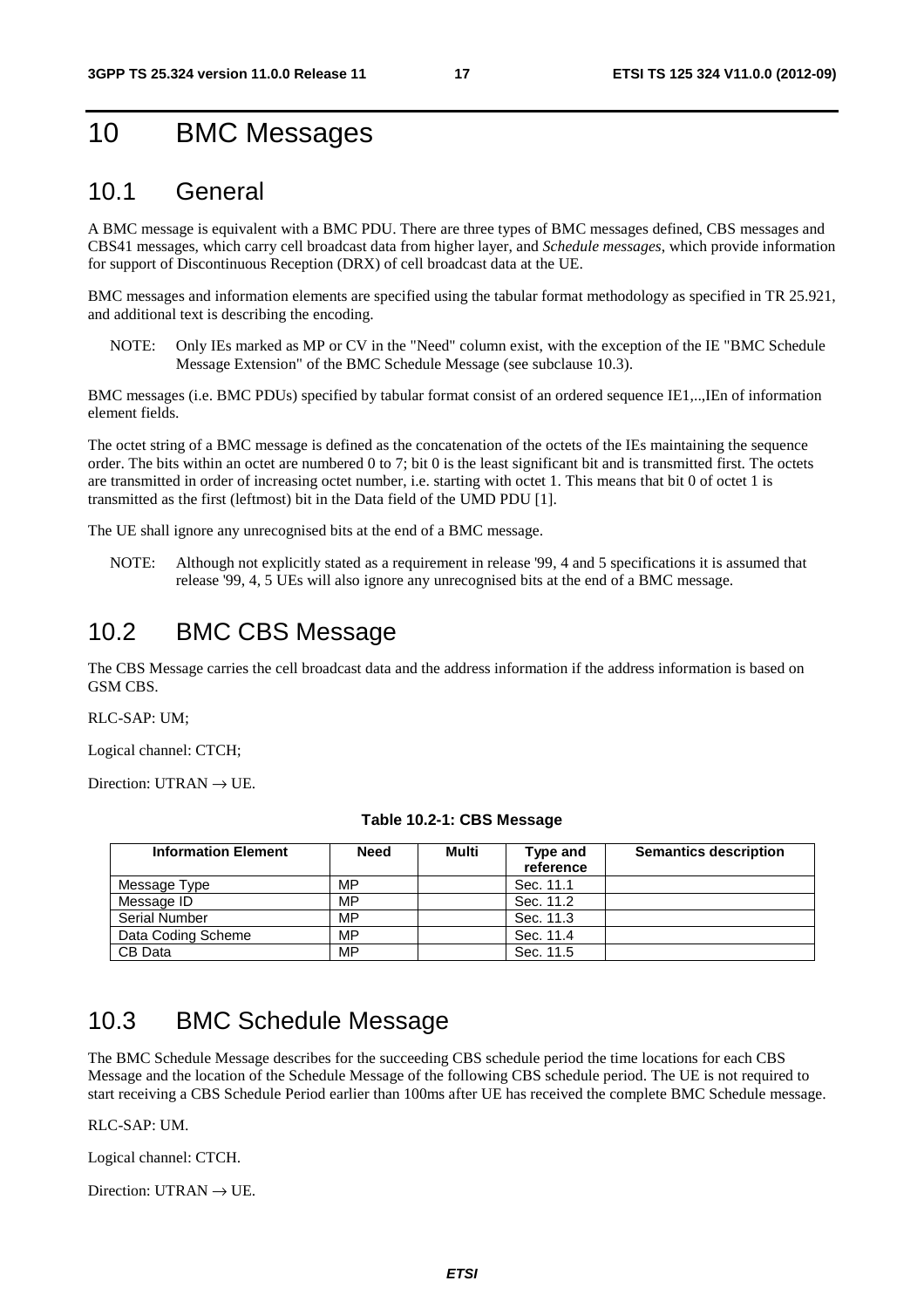| <b>Information Element</b>               | <b>Need</b> | Multi                                                                 | Type and<br>reference | <b>Semantics description</b>                                                                                                                                                                                                                                                                                                                                                                                                                                                                         | Version |
|------------------------------------------|-------------|-----------------------------------------------------------------------|-----------------------|------------------------------------------------------------------------------------------------------------------------------------------------------------------------------------------------------------------------------------------------------------------------------------------------------------------------------------------------------------------------------------------------------------------------------------------------------------------------------------------------------|---------|
| Message Type                             | MP          |                                                                       | Sec. 11.1             |                                                                                                                                                                                                                                                                                                                                                                                                                                                                                                      |         |
| Offset to Begin CTCH BS index            | MP          |                                                                       | Sec. 11.6             |                                                                                                                                                                                                                                                                                                                                                                                                                                                                                                      |         |
| Length of CBS Scheduling<br>Period       | MP.         |                                                                       | Sec. 11.7             |                                                                                                                                                                                                                                                                                                                                                                                                                                                                                                      |         |
| New Message Bitmap                       | <b>MP</b>   |                                                                       | Sec. 11.8             |                                                                                                                                                                                                                                                                                                                                                                                                                                                                                                      |         |
| <b>Message Description</b>               | <b>MP</b>   | $1$ to<br><length of<br="">CBS<br/>Scheduling<br/>Period&gt;</length> | Sec. 11.9             | Message Description IE is<br>included for each new<br>message (1 in the New<br>message bitmap) as well as<br>for each old message (0 in the<br>New message bitmap). The i-<br>th Message Description IE<br>refers to the i-th bit in the New<br>Message Bitmap IE.<br>The multiplicity for the IE<br>"Message Description" does<br>not require an additional length<br>indication in the encoded<br>message. The multiplicity shall<br>be derived from the IE "Length"<br>of CBS Scheduling Period". |         |
| <b>BMC Schedule Message</b><br>Extension | OP          |                                                                       | Sec 11.12             |                                                                                                                                                                                                                                                                                                                                                                                                                                                                                                      | REL-6   |

|  |  | Table 10. 3-1: Schedule Message |  |
|--|--|---------------------------------|--|
|--|--|---------------------------------|--|

The IE "BMC Schedule Message Extension" is optional. There is no explicit mechanism to indicate the presence of this IE in the BMC Schedule Message.

### 10.4 BMC CBS41 Message

The CBS41 Message carries the cell broadcast data and the address information if the address information is based on ANSI-41 CBS.

#### RLC-SAP: UM.

Logical channel: CTCH.

Direction: UTRAN  $\rightarrow$  UE.

| <b>Information Element</b> | Need | Multi | Type and<br>reference | <b>Semantics description</b> |
|----------------------------|------|-------|-----------------------|------------------------------|
| Message Type               | MP   |       | Sec. 11.1             |                              |
| <b>Broadcast Address</b>   | MP   |       | Sec. 11.10            |                              |
| CB Data41                  | МP   |       | Sec. 11.11            |                              |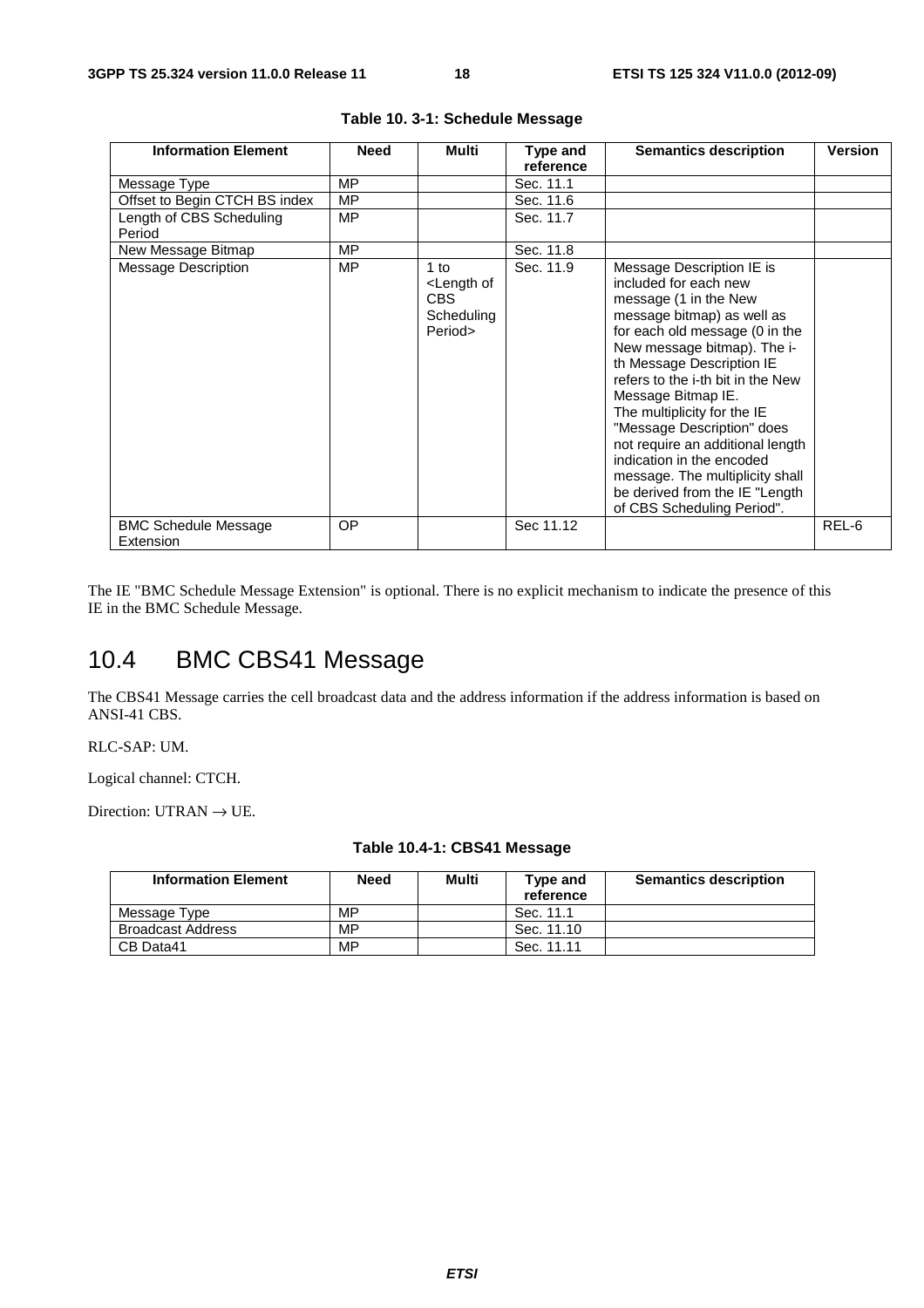# 11 Information Elements

# 11.1 Message Type

#### **Table 11.1-1: Message Type IE**

| <b>IE/Group name</b> | Need | Multi | Type and reference                  | <b>Semantics description</b>                               |
|----------------------|------|-------|-------------------------------------|------------------------------------------------------------|
| Message Type         | MP   |       | Enumerated $(0255)$<br>Table 11.1-2 | This IE is coded as the<br>binary representation of the    |
|                      |      |       |                                     | Message Type. This IE is<br>mapped onto a single<br>octet. |

#### Coding of Message Type

#### **Table 11.1-2: Coding of Message Type IE**

|            | CBS Message                                                                                          |
|------------|------------------------------------------------------------------------------------------------------|
| $\sqrt{2}$ | <b>Schedule Message</b>                                                                              |
| 3          | CBS41 Message                                                                                        |
| 0, 4 255   | Reserved for future use (PDUs with this coding<br>will be discarded by this version of the protocol) |

### 11.2 Message ID

#### **Table 11.2-1: Message ID IE**

| <b>IE/Group name</b> | <b>Need</b> | Multi | Type and reference | <b>Semantics description</b> |
|----------------------|-------------|-------|--------------------|------------------------------|
| Message ID           | MP          |       | Octet string (2)   | Identification of source and |
|                      |             |       |                    | type of CBS message.         |
|                      |             |       |                    | The first octet contains     |
|                      |             |       |                    | octet 1 of the equivalent IE |
|                      |             |       |                    | defined in and encoded       |
|                      |             |       |                    | according to [3] and so on.  |

### 11.3 Serial Number

#### **Table 11.3-1: Serial Number IE**

| <b>IE/Group Name</b> | <b>Need</b> | Multi | Type and reference | <b>Semantics description</b>                                                                                                                                                                                                  |
|----------------------|-------------|-------|--------------------|-------------------------------------------------------------------------------------------------------------------------------------------------------------------------------------------------------------------------------|
| <b>Serial Number</b> | MP          |       | Octet string (2)   | Identification of variations<br>of a CBS message (part of<br>the overall CBS message<br>identification).<br>The first octet contains<br>octet 1 of the equivalent IE<br>defined in and encoded<br>according to [3] and so on. |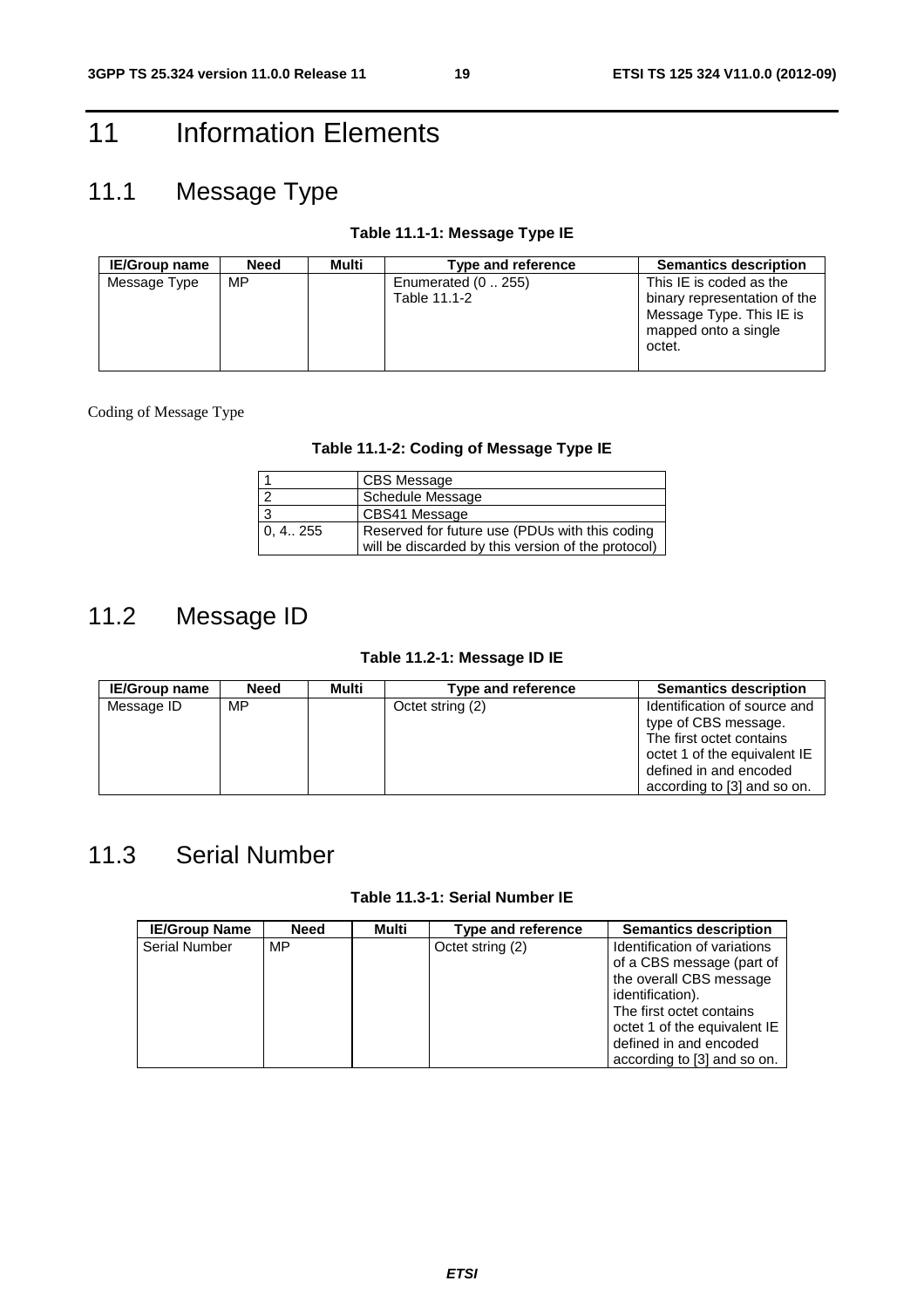# 11.4 Data Coding Scheme

**Table 11.4-1: Data Coding Scheme IE** 

| <b>IE/Group name</b> | Need | Multi | Type and reference | <b>Semantics description</b>                                                                               |
|----------------------|------|-------|--------------------|------------------------------------------------------------------------------------------------------------|
| Data Coding Scheme   | MP   |       | Bitstring(8)       | Identification of the alphabet/coding<br>and the language applied.<br>This IE is encoded according to [4]. |

### 11.5 CB Data

**Table 11.5-1: CB Data IE** 

| <b>IE/Group name</b> | Need | Multi | Type and reference             | <b>Semantics description</b>                                                                                                                                                                          |
|----------------------|------|-------|--------------------------------|-------------------------------------------------------------------------------------------------------------------------------------------------------------------------------------------------------|
| CB Data              | MP   |       | Octet string (N)<br>$N \geq 1$ | Content of CBS message. The first<br>octet contains octet 1 of the<br>equivalent IE defined in and encoded<br>according to [4] and so on.<br>NOTE: This IE contains the CB<br>Data as received in the |
|                      |      |       |                                | SABP with the length<br>indicator of the PER<br>aligned bit string as<br>received on SABP being<br>removed.                                                                                           |

NOTE: The number N is less than or equal to 1246 octets if a GSM CBS message is broadcast.

### 11.6 Offset to Begin CTCH Block Set Index

| <b>IE/Group name</b>          | <b>Need</b> | Multi | Type and<br>reference | <b>Semantics description</b>                                                                                                                                                                                                                                                                                                                  |
|-------------------------------|-------------|-------|-----------------------|-----------------------------------------------------------------------------------------------------------------------------------------------------------------------------------------------------------------------------------------------------------------------------------------------------------------------------------------------|
| Offset to Begin CTCH BS Index | MP          |       | Integer<br>(1255)     | Pointer to the first CTCH<br>BS of the next CBS<br>Schedule Period relative to<br>the CTCH BS index of the<br>first part of the current<br><b>BMC Schedule Message.</b><br>This IE is coded as the<br>binary representation of the<br>Offset to Begin CTCH BS<br>Index. This IE is mapped<br>onto a single octet.<br>The value 0 is reserved. |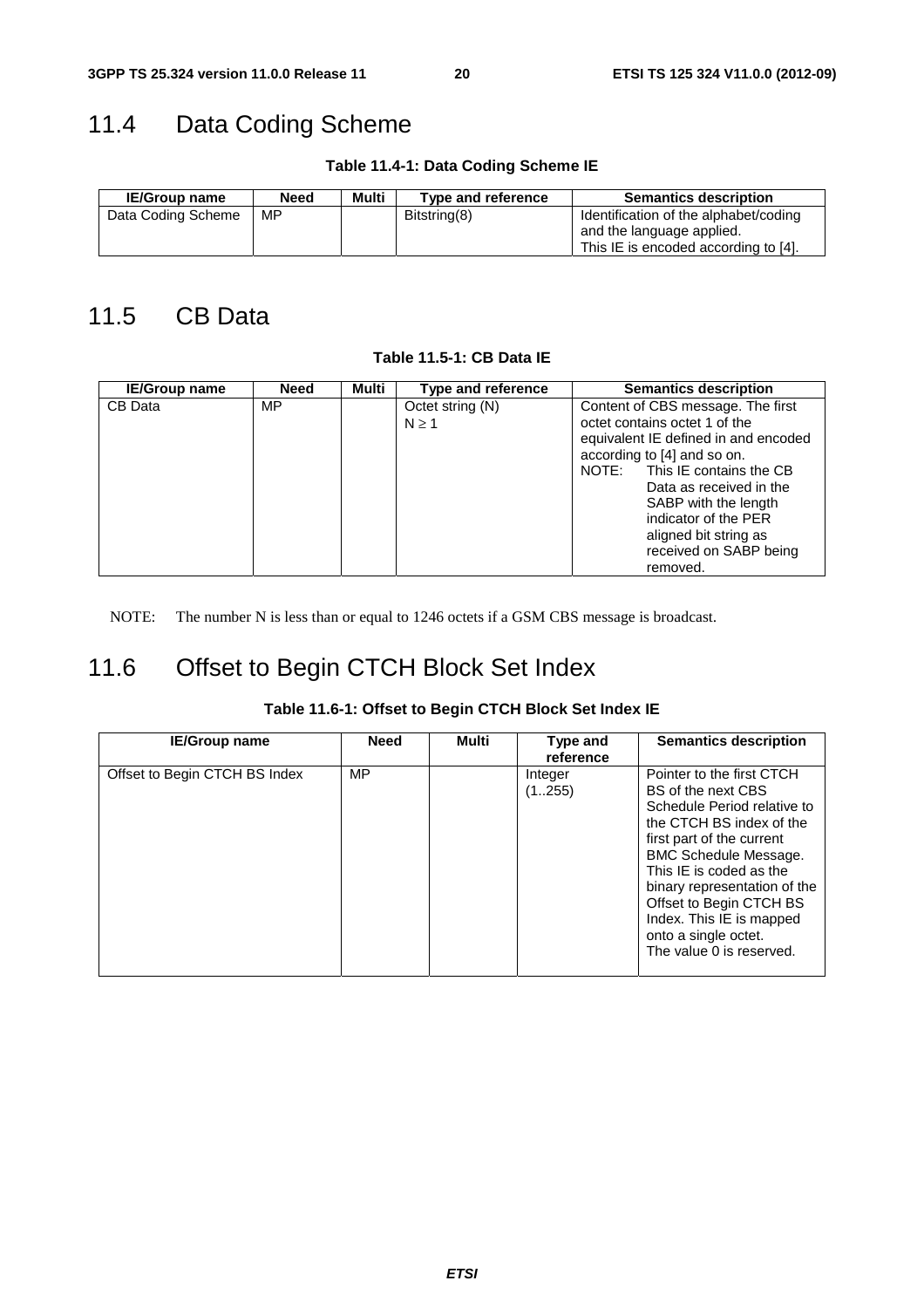# 11.7 Length of CBS Schedule Period

**Table 11.7-1: Length of CBS Schedule Period IE** 

| Information Element/Group name | <b>Need</b> | Multi | Type and<br>reference | <b>Semantics description</b>                                                                                                                                                                                                                                                                                                                       |
|--------------------------------|-------------|-------|-----------------------|----------------------------------------------------------------------------------------------------------------------------------------------------------------------------------------------------------------------------------------------------------------------------------------------------------------------------------------------------|
| Length of CBS Schedule Period  | MP          |       | Integer<br>(1255)     | Number of consecutive<br>CTCH BS of the next CBS<br>Schedule Period. Together<br>with Offset to Begin CTCH<br>BS Index it points to the<br>end of the CBS schedule<br>period.<br>This IE is coded as the<br>binary representation of the<br>Lengh of CBS Schedule<br>Period. This IE is mapped<br>onto a single octet.<br>The Value 0 is reserved. |
|                                |             |       |                       |                                                                                                                                                                                                                                                                                                                                                    |

# 11.8 New Message Bitmap

| Information Element/Group name | <b>Need</b> | Multi | Type and            | <b>Semantics description</b>                                               |
|--------------------------------|-------------|-------|---------------------|----------------------------------------------------------------------------|
|                                |             |       | reference           |                                                                            |
| New Message Bitmap             | MP          |       | Octet string (N)    | Bitmap indicating CTCH<br>BS which contains new<br>CBS Messages completely |
|                                |             |       | if "Length of       | or partly                                                                  |
|                                |             |       | <b>CBS Schedule</b> |                                                                            |
|                                |             |       | Period" mod $8 =$   |                                                                            |
|                                |             |       | 0 then              |                                                                            |
|                                |             |       | $N = "Length of$    |                                                                            |
|                                |             |       | <b>CBS Schedule</b> |                                                                            |
|                                |             |       | Period" div 8,      |                                                                            |
|                                |             |       | else                |                                                                            |
|                                |             |       | $N = "Length of$    |                                                                            |
|                                |             |       | <b>CBS Schedule</b> |                                                                            |
|                                |             |       | Period" div 8 +     |                                                                            |
|                                |             |       | 1.                  |                                                                            |
|                                |             |       | Table 11.8-2        |                                                                            |

#### **Table 11.8-1: New Message Bitmap IE**

Coding of New Message Bitmap.

|                                                                                |             |                                             |           |  | 5 | 6 |  | Bit      |
|--------------------------------------------------------------------------------|-------------|---------------------------------------------|-----------|--|---|---|--|----------|
| CTCH BS                                                                        | CTCH BS     | CTCH BS                                     | $\cdots$  |  |   |   |  | Octet 1  |
| index B                                                                        | index $B+1$ | index B+2                                   |           |  |   |   |  |          |
|                                                                                |             |                                             |           |  |   |   |  | Octet 2  |
|                                                                                |             |                                             |           |  |   |   |  | $\cdots$ |
|                                                                                | $\cdots$    | CTCH BS                                     | l CTCH BS |  |   |   |  | Octet n  |
|                                                                                |             | index E-1                                   | index E   |  |   |   |  |          |
| B First CTCH BS index of the CBS schedule period, $1 \le B \le 256$<br>Legend: |             |                                             |           |  |   |   |  |          |
| E Last CTCH BS index of the CBS schedule period,                               |             |                                             |           |  |   |   |  |          |
|                                                                                |             | $E = B + Length$ of CBS Schedule Period - 1 |           |  |   |   |  |          |

CTCH BS Index i:

Each bit of the New CBS Message Bitmap refers to the content of CTCH BS index i, i=B,...,E. Its meaning is as follows: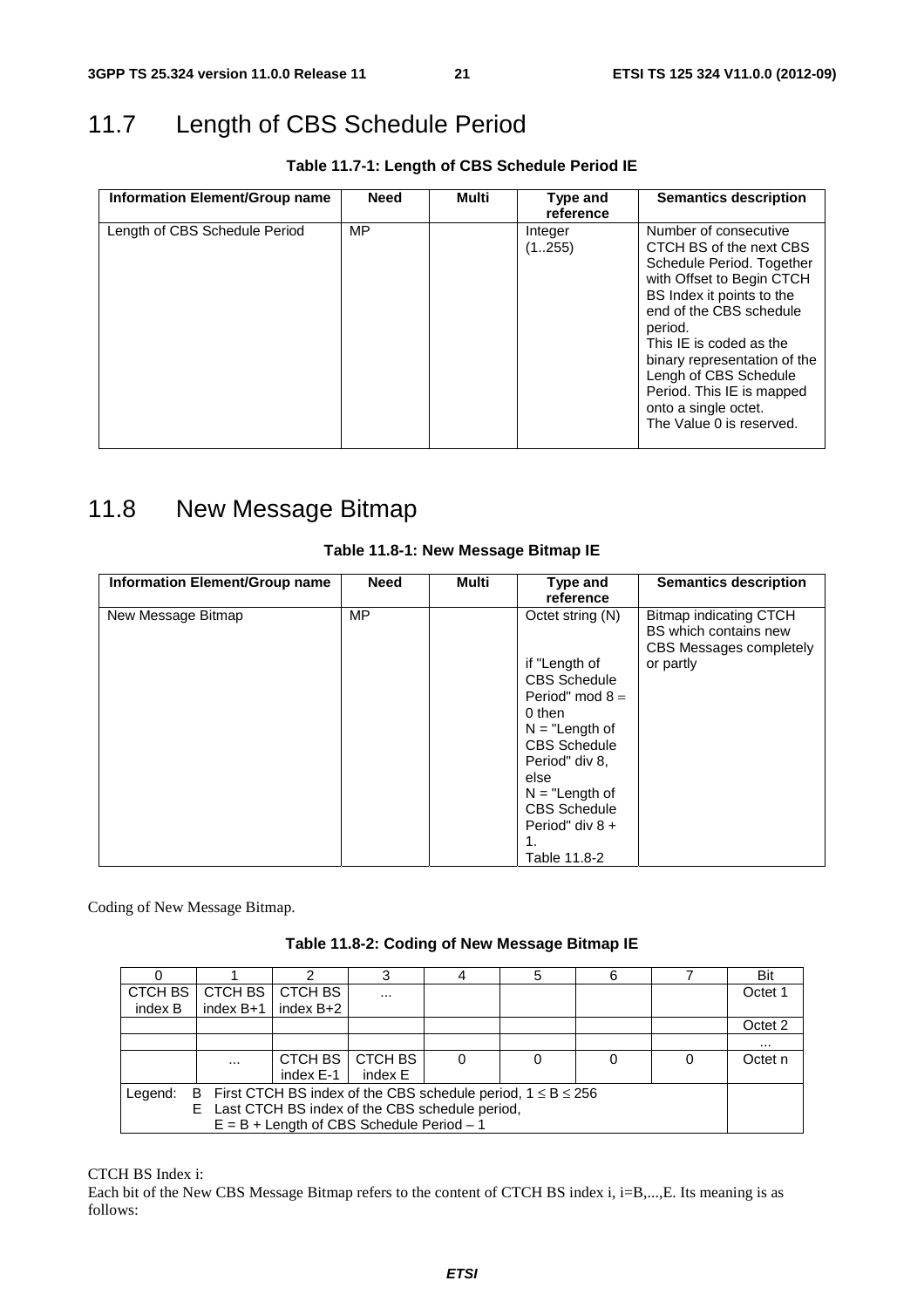- 1 The CTCH BS index i contains a BMC Message partly or completely which was either not sent during the previous schedule period, or sent unscheduled during the preceding schedule period; or, the CTCH BS is indicated as of free usage, reading advised; or it contains the Schedule Message partly or complete of the following CBS schedule period, or it contains a CBS41 Message partly or complete. The value is 1 both for the first transmission of a given BMC message in the CBS schedule period or a repetition of it within the CBS schedule period.
- 0 The CTCH BS is such that value 1 is not suitable.

The length of the New Message Bitmap is given by the IE Length of CBS Schedule Period. If it is not a multiple of 8 the remaining bit positions are padded with "0".

### 11.9 Message Description

| <b>IE/Group Name</b>                                | <b>Need</b>         | Multi | <b>Type and reference</b>        | <b>Semantics description</b>                                                                                                                                                                                     |
|-----------------------------------------------------|---------------------|-------|----------------------------------|------------------------------------------------------------------------------------------------------------------------------------------------------------------------------------------------------------------|
| Message<br>Description Type                         | <b>MP</b>           |       | Enumerated(0255)<br>Table 11.9-3 | This IE is coded as the<br>binary representation of<br>the Message Description<br>Type. This IE is mapped<br>onto a single octet.                                                                                |
| Message ID                                          | CV MDT1             |       | Octet string (2)                 | This IE is coded as the<br>binary representation of<br>the Message ID. The first<br>octet contains octet 1 of<br>the equivalent IE defined<br>in and encoded according<br>to [3] and so on.                      |
| Offset to CTCH<br>BS index of first<br>transmission | CV MDT <sub>2</sub> |       | Integer $(0.255)$                | This IE is coded as the<br>binary representation of<br>the Offset to CTCH BS<br>index of first transmission<br>relative to the start of the<br>BMC schedule period. This<br>IE is mapped onto a single<br>octet. |

#### **Table 11.9-1: Message Description IE**

#### **Table 11.9-2: Conditions**

| <b>Condition</b> | <b>Explanation</b>                                                 |
|------------------|--------------------------------------------------------------------|
| MDT <sub>1</sub> | If Message Description Type = 1 or 5 then:                         |
|                  | the CB-Message-Id IE is included                                   |
| MDT <sub>2</sub> | If Message Description Type = $0$ or 4 then:                       |
|                  | the Offset to CTCH BS index of first transmission IE is included   |
|                  | pointing to the CTCH BS index where the BMC message is transmitted |
|                  | the first time within the schedule period.                         |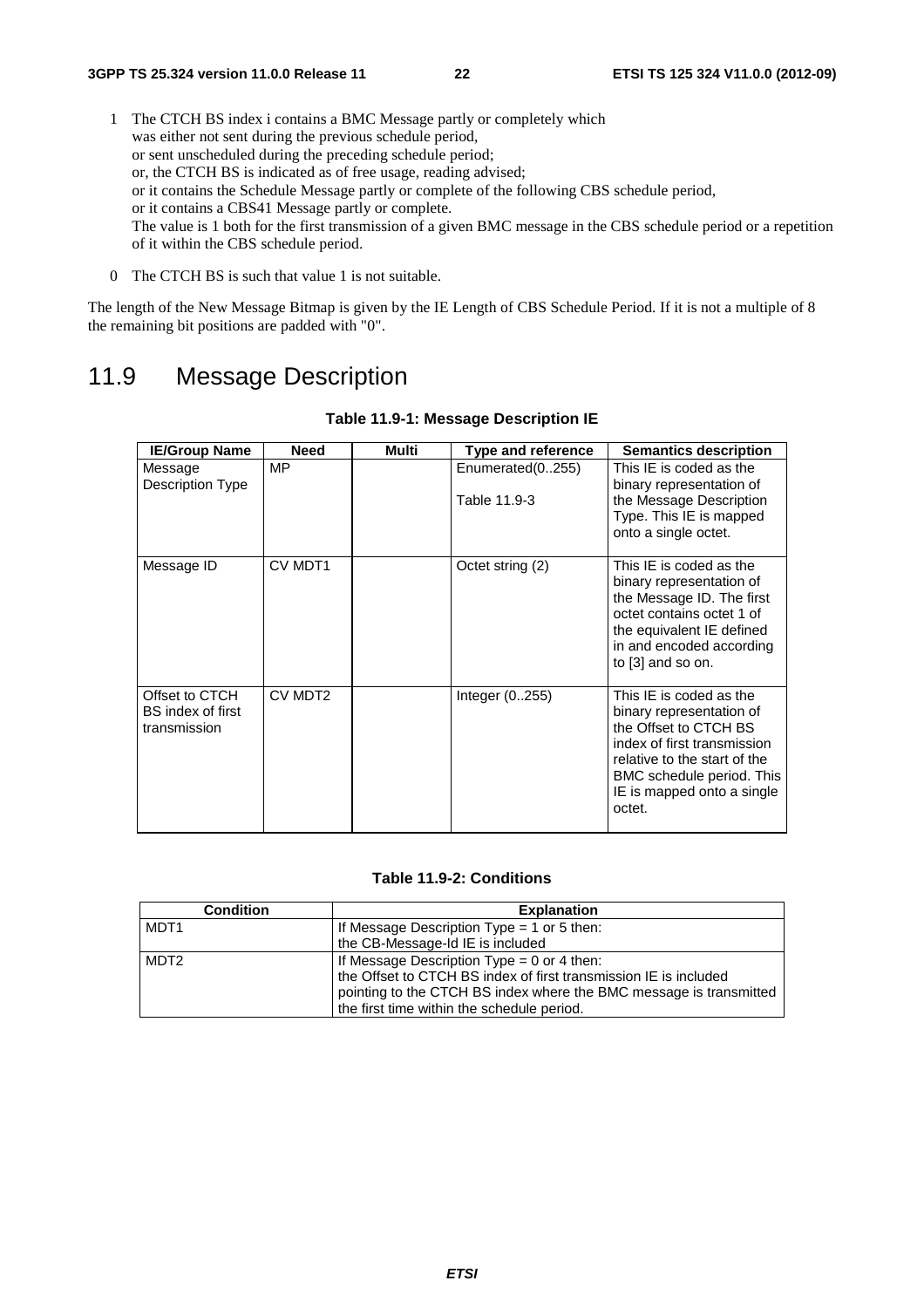| Value  | <b>Explanation</b>                                                      |
|--------|-------------------------------------------------------------------------|
|        | Repetition of new BMC CBS message within schedule period                |
|        | New BMC CBS message (a BMC CBS message never previously sent)           |
| 2      | Reading advised                                                         |
| 3      | Reading optional                                                        |
| 4      | Repetition of old BMC CBS message within schedule period                |
| 5      | Old BMC CBS message (repetition of a BMC CBS message sent in a previous |
|        | schedule period)                                                        |
| 6      | Schedule message                                                        |
|        | CBS41 message                                                           |
| 8      | no message                                                              |
| 9.0255 | Reserved for future use                                                 |
|        | (IEs received with this value will be replaced by value 3)              |

**Table 11.9-3: Encoding of Message Description Type** 

NOTE: Message Description Type values 0, 1, 4, 5 and 6 indicate transmission of a BMC message partly or completely.

# 11.10 Broadcast Address

#### **Table 11.10-1: Data Coding Scheme IE**

| <b>IE/Group name</b>     | <b>Need</b> | Multi | Type and reference | <b>Semantics description</b>                                                                                                                            |
|--------------------------|-------------|-------|--------------------|---------------------------------------------------------------------------------------------------------------------------------------------------------|
| <b>Broadcast Address</b> | MP          |       | Octet string (5)   | Address information for higher layer.<br>The first octet contains octet 1 of the<br>equivalent IE defined in and encoded<br>according to [8] and so on. |

# 11.11 CB Data41

#### **Table 11.11-1: CB Data IE**

| <b>IE/Group name</b> | <b>Need</b> | Multi | Type and reference        | <b>Semantics description</b>                                                                                                                        |
|----------------------|-------------|-------|---------------------------|-----------------------------------------------------------------------------------------------------------------------------------------------------|
| CB Data41            | MP.         |       | Octet string (N)<br>N > 1 | Content of CBS message (ANSI-41).<br>The first octet contains octet 1 of the<br>equivalent IE defined in and encoded<br>according to [8] and so on. |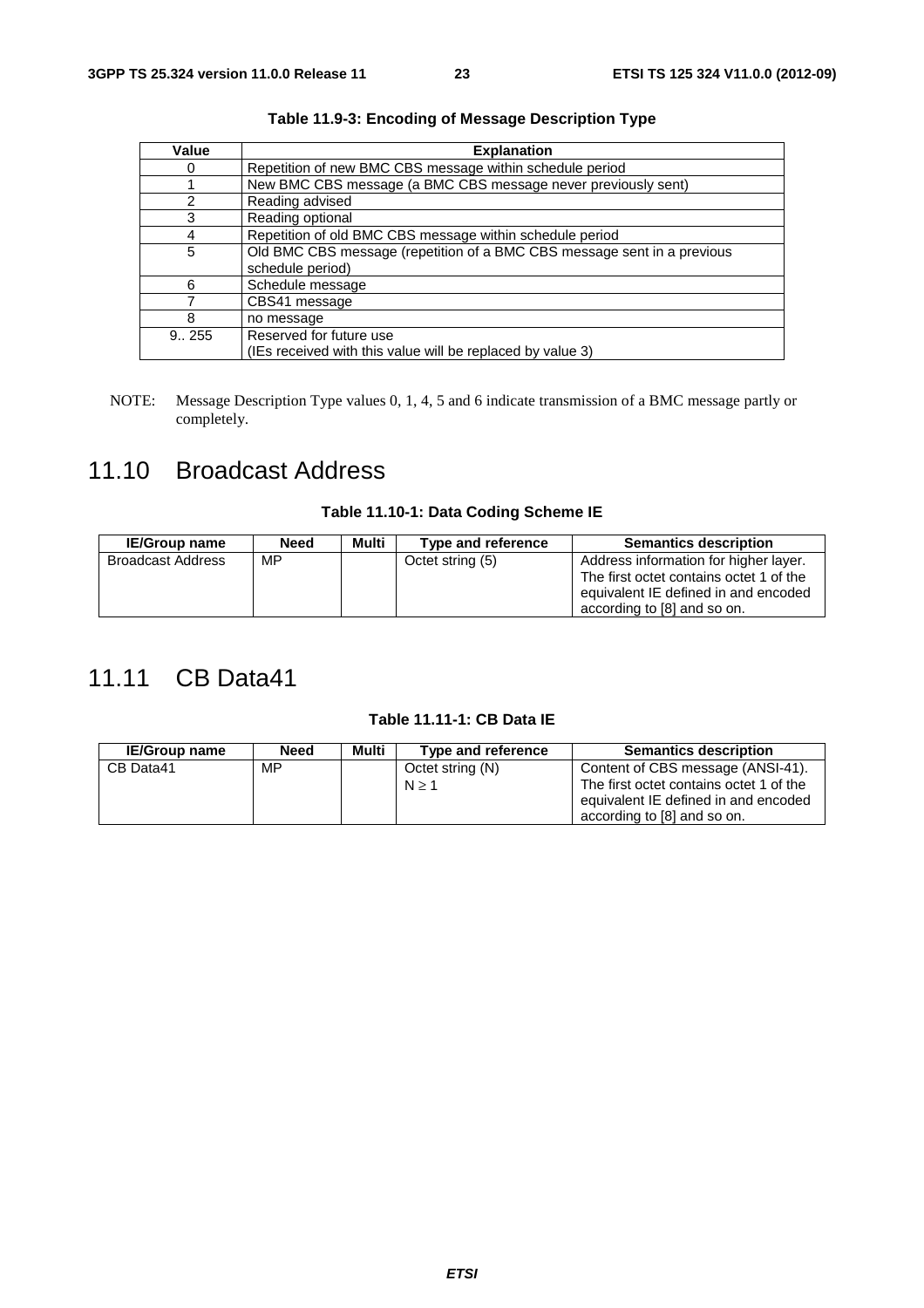# 11.12 CBS Schedule Message Extension

| <b>Information Element</b> | <b>Need</b>      | <b>Multi</b> | Type and       | <b>Semantics</b> | <b>Version</b> |
|----------------------------|------------------|--------------|----------------|------------------|----------------|
|                            |                  |              | reference      | description      |                |
| Future extension           | MP               |              | Octet          |                  | REL-6          |
| bitmap                     |                  |              | string(1)      |                  |                |
| Extension 0                | <b>CV</b>        |              | <b>CBS</b>     |                  | REL-6          |
|                            | ext <sub>0</sub> |              | Message        |                  |                |
|                            |                  |              | Serial         |                  |                |
|                            |                  |              | <b>Numbers</b> |                  |                |
|                            |                  |              | Sec 11.13      |                  |                |
| Extension 1                | <b>CV</b>        |              | <b>Null</b>    |                  | REL-6          |
|                            | ext1             |              |                |                  |                |
| Extension 2                | <b>CV</b>        |              | <b>Null</b>    |                  | REL-6          |
|                            | ext <sub>2</sub> |              |                |                  |                |
| Extension 3                | <b>CV</b>        |              | Null           |                  | REL-6          |
|                            | $ext{3}$         |              |                |                  |                |
| Extension 4                | <b>CV</b>        |              | Null           |                  | REL-6          |
|                            | $ext{4}$         |              |                |                  |                |
| Extension 5                | <b>CV</b>        |              | Null           |                  | REL-6          |
|                            | ext <sub>5</sub> |              |                |                  |                |
| Extension 6                | <b>CV</b>        |              | Null           |                  | REL-6          |
|                            | ext <sub>6</sub> |              |                |                  |                |
| Extension 7                | <b>CV</b>        |              | Null           |                  | REL-6          |
|                            | ext7             |              |                |                  |                |

**Table 11.12-1: CBS Schedule Message Extension IE** 

#### **Table 11.12-2: Conditions**

| <b>Condition</b> | <b>Explanation</b>                                                                        |
|------------------|-------------------------------------------------------------------------------------------|
| extn             | If bit n of the Future extension bitmap is set to 1 then Extension n is<br>present.       |
|                  | If bit n of the Future extension bitmap is set to 0 then Extension $n$ is not<br>present. |

# 11.13 CBS Message Serial Numbers

#### **Table 11.13: CBS Message Serial Numbers IE**

| <b>Information Element</b>      | <b>Need</b> | Multi                                              | Type and<br>reference | <b>Semantics</b><br>description | <b>Version</b> |
|---------------------------------|-------------|----------------------------------------------------|-----------------------|---------------------------------|----------------|
| Length of Serial<br>Number List | МP          |                                                    | Integer<br>(0255)     |                                 | REL-6          |
| Serial Number List<br>Entry     | MP          | 0 to $\epsilon$ Length<br>of Serial<br>Number List | Sec. 11.14            |                                 | REL-6          |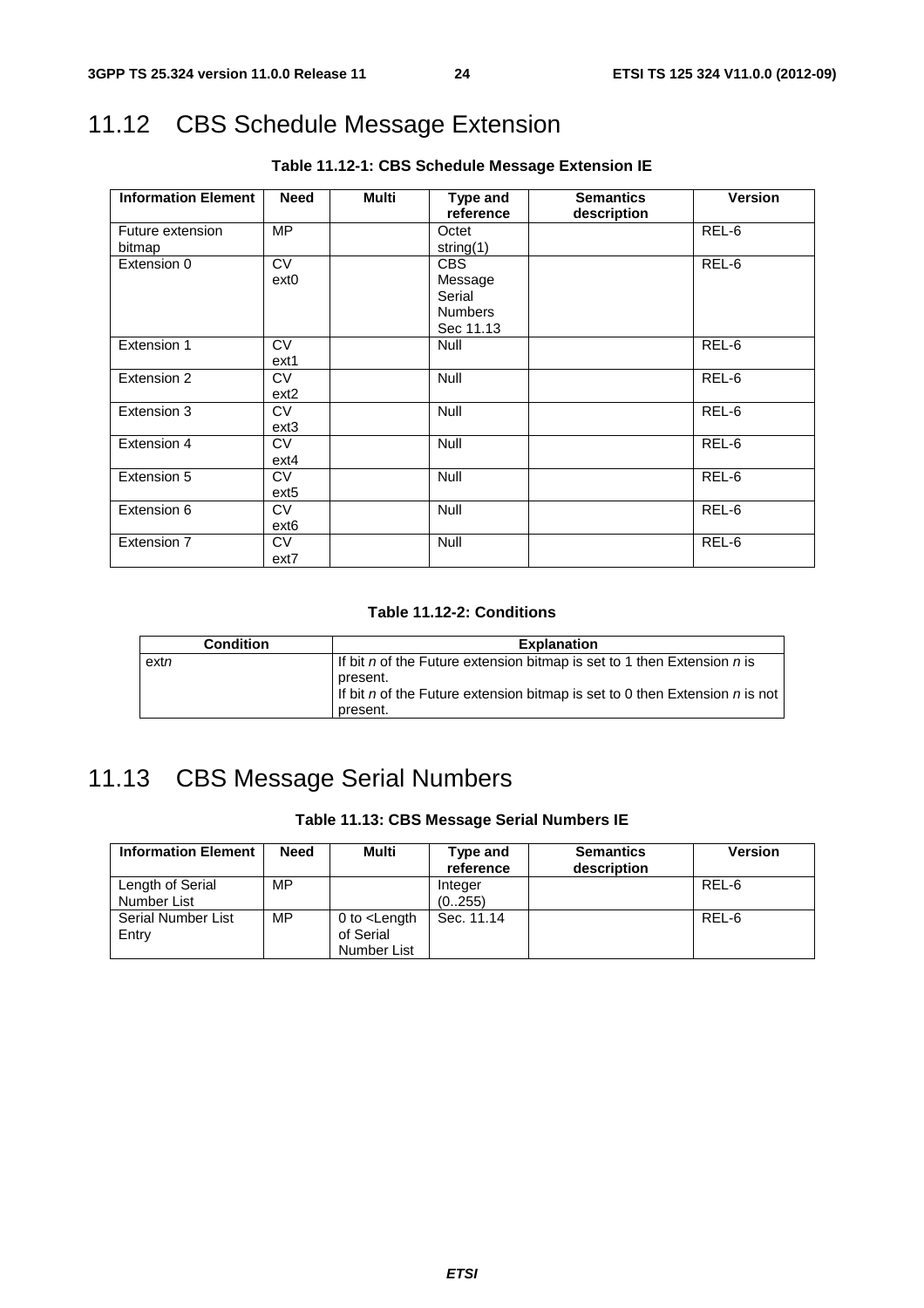# 11.14 Serial Number List Entry

| <b>Information Element</b> | Need | Multi | Type and          | <b>Semantics</b>                                                                                                                                                                                                                                                                           | <b>Version</b> |
|----------------------------|------|-------|-------------------|--------------------------------------------------------------------------------------------------------------------------------------------------------------------------------------------------------------------------------------------------------------------------------------------|----------------|
|                            |      |       | reference         | description                                                                                                                                                                                                                                                                                |                |
| <b>Serial Number</b>       | MP.  |       | Sec. 11.3         | The CBS Message<br>Serial Number of the<br><b>BMC CBS Message</b><br>referred to by the<br>CTCH BS Index.                                                                                                                                                                                  | REL-6          |
| CTCH BS Index              | MP   |       | Integer<br>(0255) | The CTCH BS Index IE<br>indicates the index of<br>the CTCH BS within the<br><b>BMC Schedule Period</b><br>which contains the start<br>of the BMC CBS<br>Message.<br>This IE is coded as the<br>binary representation of<br>the CTCH BS Index.<br>This IE is mapped onto<br>a single octet. | REL-6          |

**Table 11.14: Serial Number List Entry IE**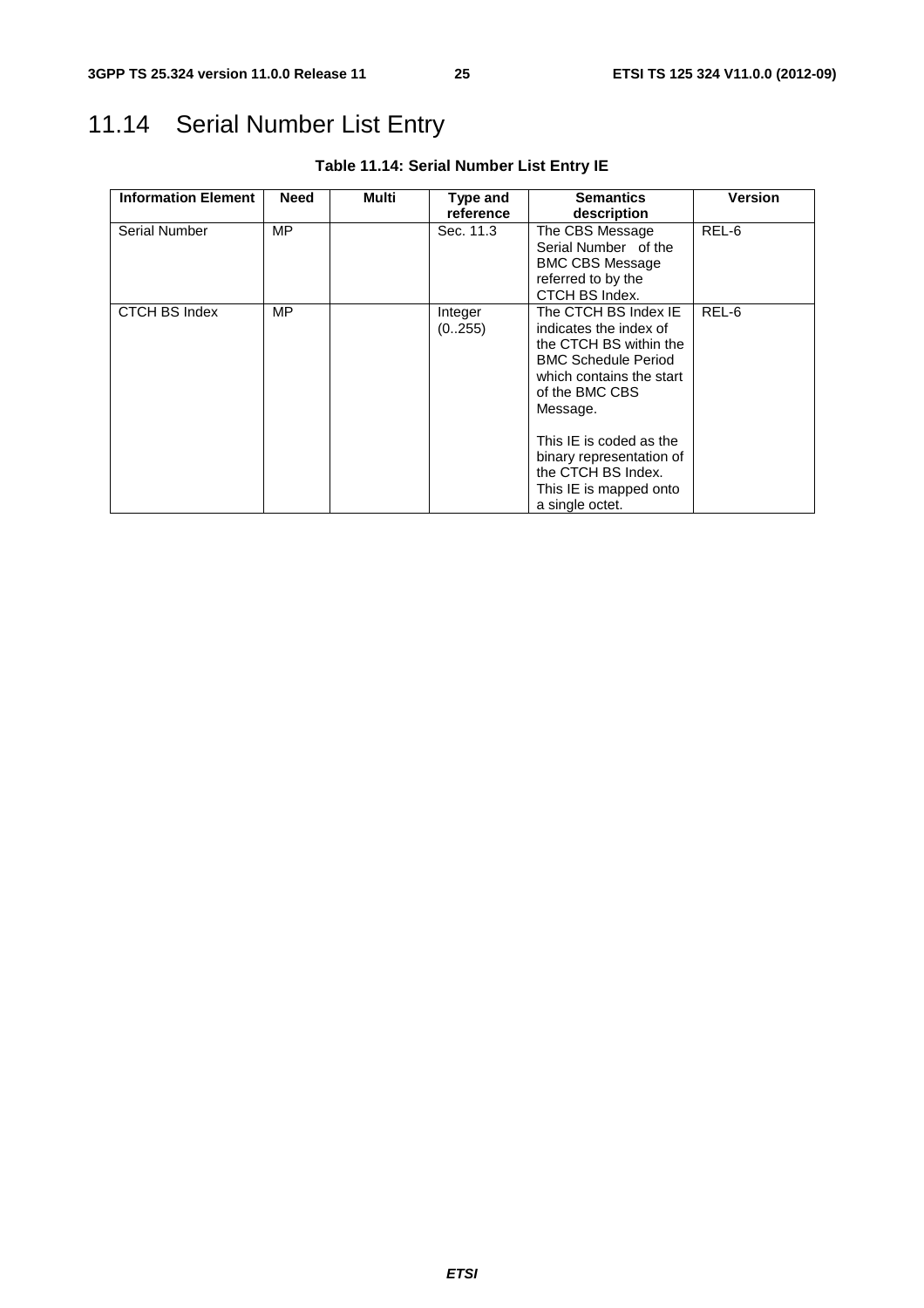# Annex A (informative): Change history

| <b>Change history</b> |              |                 |           |            |                                                                      |        |            |  |  |
|-----------------------|--------------|-----------------|-----------|------------|----------------------------------------------------------------------|--------|------------|--|--|
| <b>Date</b>           | TSG#         | <b>TSG Doc.</b> | <b>CR</b> | <b>Rev</b> | <b>Subject/Comment</b>                                               | Old    | <b>New</b> |  |  |
| 12/1999               | RP-06        | RP-99647        |           |            | Approved at TSG-RAN #6 and placed under Change Control               |        | 3.0.0      |  |  |
| 03/2000               | RP-07        | RP-000042 001   |           |            | Miscellaneous corrections                                            | 3.0.0  | 3.1.0      |  |  |
|                       | <b>RP-07</b> | RP-000042 002   |           | 2          | Correction of messages and bit ordering                              | 3.0.0  | 3.1.0      |  |  |
| 09/2000               | <b>RP-09</b> | RP-000360 005   |           |            | Corrections                                                          | 3.1.0  | 3.2.0      |  |  |
| 12/2000               | <b>RP-10</b> | RP-000569 006   |           |            | Correction to ANSI-41 Cell Broadcast Service                         | 3.2.0  | 3.3.0      |  |  |
| 03/2001               | <b>RP-11</b> | RP-010028 007   |           |            | Corrections                                                          | 3.3.0  | 3.4.0      |  |  |
|                       | RP-11        |                 |           |            | Upgrade to Release 4 - no technical change                           | 3.4.0  | 4.0.0      |  |  |
| 03/2002               | <b>RP-15</b> |                 |           |            | Upgrade to Release 5 - no technical change                           | 4.0.0  | 5.0.0      |  |  |
| 06/2002               | <b>RP-16</b> | RP-020329 010   |           |            | Clarification on BMC message encoding                                | 5.0.0  | 5.1.0      |  |  |
| 12/2002               | <b>RP-18</b> | RP-020720 013   |           |            | Bit order in BMC messages                                            | 5.1.0  | 5.2.0      |  |  |
| 03/2003               | <b>RP-19</b> | RP-030102 016   |           |            | Maximum size of BMC PDU                                              | 5.2.0  | 5.3.0      |  |  |
| 12/2003               | <b>RP-22</b> |                 |           |            | Upgrade to Release 6 - no technical changes                          | 5.3.0  | 6.0.0      |  |  |
| 06/2004               | <b>RP-24</b> | RP-040202 020   |           |            | Corrections to BMC Schedule message                                  | 6.0.0  | 6.1.0      |  |  |
| 12/2004               | <b>RP-26</b> | RP-040476 024   |           |            | Correction of BMC message bit order and IE coding                    | 6.1.0  | 6.2.0      |  |  |
| 06/2005               | <b>RP-28</b> | RP-050319 0025  |           |            | Clarification of RLC concatenation procedure with BMC                | 6.2.0  | 6.3.0      |  |  |
| 09/2005               | <b>RP-29</b> | RP-050464 0027  |           |            | Cell Broadcast                                                       | 6.3.0  | 6.4.0      |  |  |
| 03/2006               | <b>RP-31</b> | RP-060090 0028  |           |            | Introduction of Serial Number in BMC Schedule Message                | 6.4.0  | 6.5.0      |  |  |
|                       | <b>RP-31</b> |                 |           |            | Upgrade to Release 7 - no technical changes                          | 6.5.0  | 7.0.0      |  |  |
| 06/2006               | RP-32        | RP-060363 0030  |           |            | Interpretation of "Offset to CTCH BS index of first transmission" in | 7.0.0  | 7.1.0      |  |  |
|                       |              |                 |           |            | <b>BMC Schedule message</b>                                          |        |            |  |  |
| 12/2007               | <b>RP-38</b> |                 |           |            | Upgrade to the Release 8 - no technical change                       | 7.1.0  | 8.0.0      |  |  |
| 12/2009               | <b>RP-46</b> |                 |           |            | Upgrade to the Release 9 - no technical change                       | 8.0.0  | 9.0.0      |  |  |
| 03/2011               | <b>RP-51</b> |                 |           |            | Upgrade to the Release 10 - no technical change                      | 9.0.0  | 10.0.0     |  |  |
| 09/2012               | <b>RP-57</b> |                 |           |            | Upgrade to the Release 11 - no technical change                      | 10.0.0 | 11.0.0     |  |  |